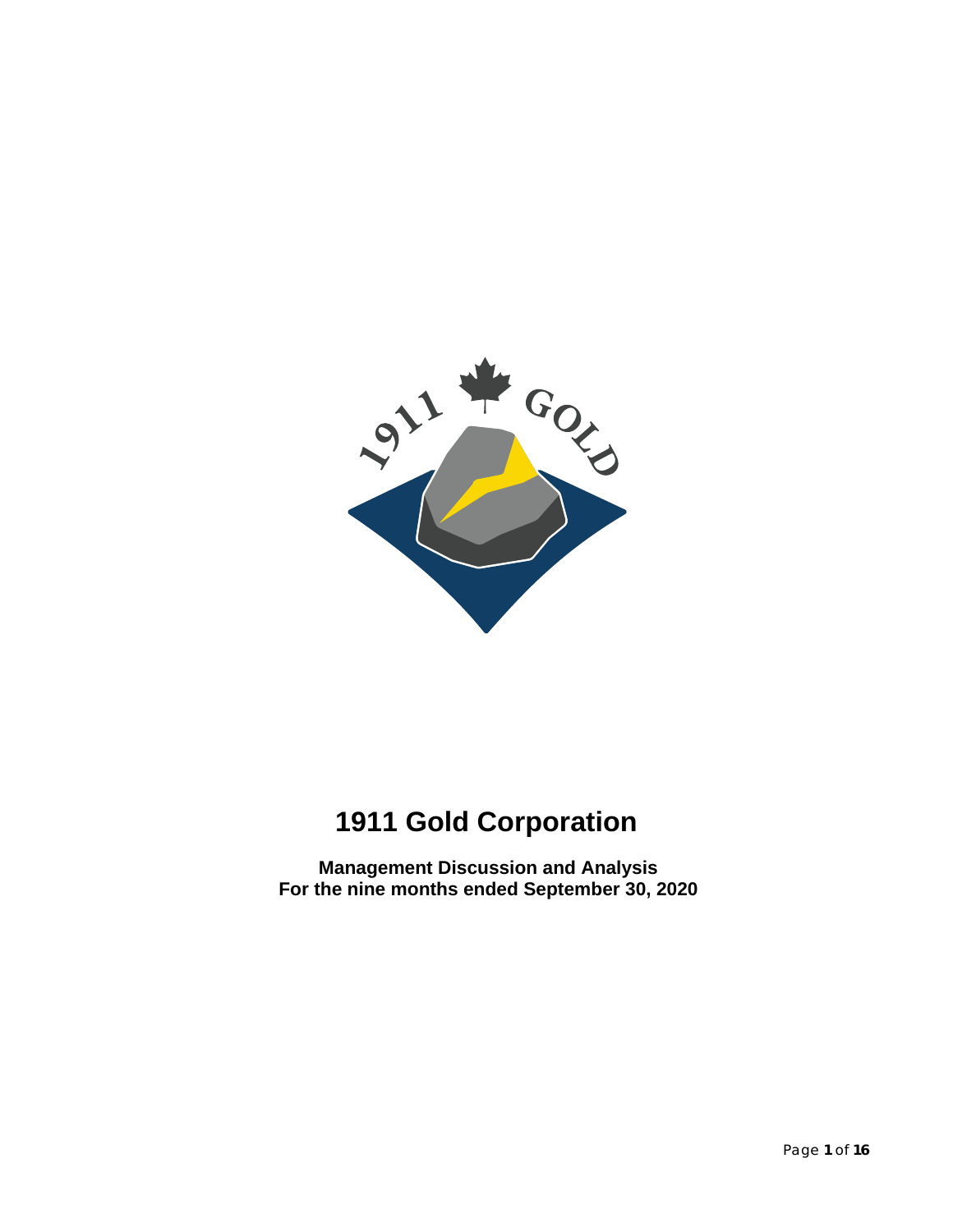This Management Discussion and Analysis ("MD&A") is an overview of all material information about the operations, liquidity and capital resources of 1911 Gold Corporation (the "Company" or "1911 Gold") for the nine months ended September 30, 2020. The MD&A was prepared as of November 25, 2020 and should be read in conjunction with the unaudited Condensed Interim Consolidated Financial Statements for the nine months ended September 30, 2020 and 2019, the annual audited Consolidated Financial Statements for the years ended December 31, 2019 and 2018, which were prepared in accordance with International Financial Reporting Standards ("IFRS"), as issued by the International Accounting Standards Board ("IASB"), as well as the annual MD&As for the years ended December 31, 2019 and 2018.

In this MD&A, references to grams per tonne and ounces per tonne will be shown as g/t and oz/t. Additional abbreviations that may be used include metres ("m") and tonnes per day ("tpd"). In addition, throughout this MD&A the reporting periods for the three months ended September 30, 2020 and 2019 are abbreviated as Q3 2020 and Q3 2019, respectively. All dollar amounts are expressed in Canadian dollars, except where noted.

The Company was incorporated on May 3, 2018 in connection with the arrangement agreement ("Arrangement Agreement") between Klondex Mines Ltd. ("Klondex"), Hecla Mining Company ("Hecla"), and 1156291 B.C. Unlimited Liability Company, a wholly owned subsidiary of Hecla to hold Klondex's former Canadian assets comprised of Klondex Canada Ltd. (subsequently renamed to 1911 Gold Canada Ltd., ("1911 Gold Canada")) and Bison Gold Resources Inc. ("Bison"). Under the terms of the Arrangement Agreement, which closed on July 20, 2018, Hecla acquired all the outstanding common shares of Klondex and holders of common shares of Klondex ("Klondex Shareholders") received consideration consisting of either cash, Hecla common stock, or a combination of cash and Hecla common stock, plus shares of 1911 Gold. On July 4, 2019, the Company amalgamated its 100% owned subsidiary, Bison Gold Resources Inc. into its other 100% owned subsidiary, 1911 Gold Canada Corporation. On December 1, 2019, 1911 Gold Corporation and 1911 Gold Canada were then amalgamated.

The Company's common shares are listed on the TSX Venture Exchange ("TSX-V") under the symbol "AUMB" and in the United States on the OTCQX under the stock symbol "AUMBF". Additional information related to the Company is available on SEDAR at www.sedar.com and on the Company's website [www.1911gold.com.](http://www.1911gold.com/)

## **OVERVIEW**

1911 Gold is a junior explorer and producer that holds a highly prospective, consolidated land package totalling 54,344 hectares within and adjacent to the Archean Rice Lake greenstone belt in Manitoba, and also owns the True North mine and mill complex at Bissett, Manitoba, where it is reprocessing historic tailings on a seasonal basis. 1911 Gold believes its land package provides a prime exploration opportunity, with potential to develop a mining district centred on the True North complex. The Company also owns the Tully and Denton-Keefer projects near Timmins, Ontario, as well as the Apex property near Snow Lake, Manitoba. The Company intends to focus on both organic growth opportunities and accretive acquisition opportunities in North America.

#### **HIGHLIGHTS**

- On April 30, 2020, the Company released assay results for 9 drillholes (totaling 2,539 metres) from the Phase 1 exploration drilling program, with the following highlights from the Bidou and Tinney projects:
	- Drillhole TS-20-003 intersected a shear-hosted quartz vein with visible gold at the previouslyuntested Tinney Shear target, yielding 26.42 g/t Au over 2.03 metres, including 50.85 g/t Au over 1.03 metres;
	- Drillhole TS-20-004, collared 290 metres along strike from TS-20-003 on the Tinney Shear, intersected multiple zones of gold mineralization, highlighted by a shear-hosted vein with visible gold in strongly altered felsic porphyry, which yielded 43.27 g/t Au over 0.65 metres;
	- Drillhole CG-20-001 intersected gold mineralization associated with shear-hosted quartz veins at the previously untested Cougar target, highlighted by 9.29 g/t Au over 2.55 metres (including 18.80 g/t Au over 1.05 metres);
	- Drillhole CG-20-002, collared 85 metres along strike to the north of CG-20-001, intersected 37.65 g/t Au over 0.5 metres;
	- Drillhole BL-20-002, collared 150 metres west of BL-19-001, intersected several zones of gold mineralization associated with shear and extension veins in strongly sulphidized gabbro at the Bidou South target, highlighted by 2.17 g/t Au over 12.22 metres (including 3.70 g/t Au over 3.13 metres and 10.70 g/t Au over 0.84 metres).
- On May 20, 2020, the Company released assay results for the final 9 drillholes (totaling 2,961 m) from the Phase 1 exploration drilling program, with the following highlights from the Bidou and Tinney projects: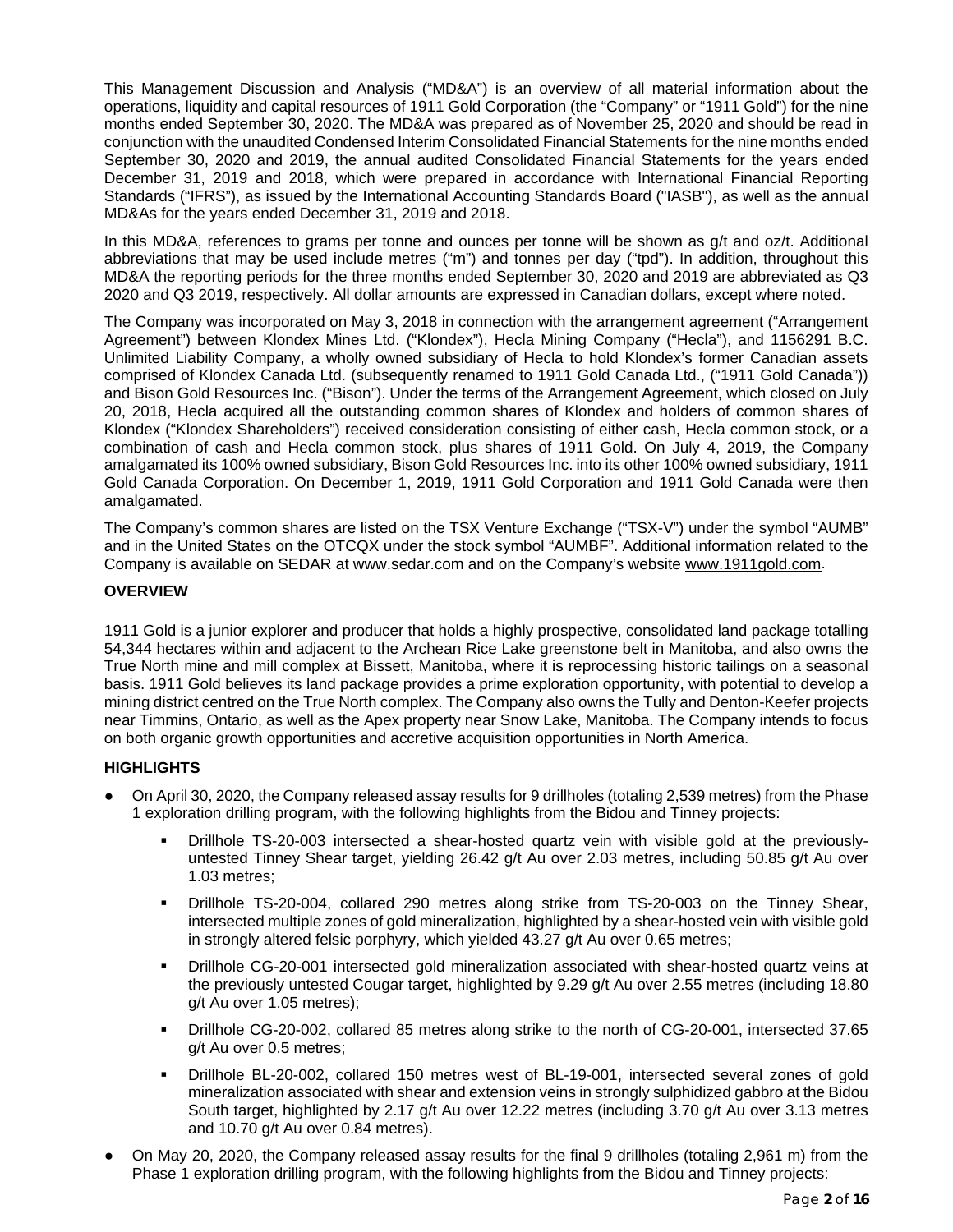- Drillhole TS-20-006: returned 2.25 g/t Au over 3.7 m, including 13.92 g/t Au over 0.5 m; this drillhole was collared on the Tinney Shear target 50 m southeast of drillhole TS-20-003,;
- Drillhole EO-20-002: intersected a visible gold-bearing stockwork-breccia vein system hosted by felsic porphyry at the previously untested Edna-Otter target, returning 4.29 g/t Au over 3.95 m, including 6.2 g/t Au over 2.55 m and 28.29 g/t Au over 0.5 m;
- Drillhole EO-20-001: located 100 m along strike to the northwest of EO-20-002, this drillhole yielded two significant intercepts of 0.64 g/t Au over 5.6 m and 1.3 g/t Au over 4.1 m, the latter including 5.14 g/t Au over 0.6 m, both hosted by quartz vein stockworks in felsic porphyry;
- Drilling at the previously untested Janet target yielded multiple intercepts of gold mineralization over a 300 m strike length of the target structure, highlighted by 0.96 g/t Au over 6.85 m in drillhole JT-20-001, and 2.44 g/t Au over 5.3 m in drillhole JT-20-003.
- On May 21, 2020, following a six-week reduction in site personnel implemented to reduce the risk of outbreak from SARS-CoV-2 (COVID-19), the Company returned all Manitoba-based personnel to site and commenced the 2020 field exploration program and tailings re-processing operations. The decision to return personnel to site was based on the significant reduction in COVID-19 cases in Manitoba and the implementation of enhanced sanitation and physical distancing protocols at site. Exploration programs proceeded as planned in eight project areas, with emphasis on the previously drilled Tinney and Bidou projects. From the resumption of tailings operations, the site processed an average of 1,140 tpd at average grades of 0.8 g/t.
- On July 14, 2020 the Company completed a private placement by issuing 8,200,000 flow-through common shares for gross proceeds of \$5,208,000. The Flow-Through Shares were issued in two tranches with tranche one consisting of 4,275,000 Flow-Through Shares (the "Premium FT Shares") issued to purchasers resident in Manitoba at a price of \$0.75 per Premium FT Share for aggregate gross proceeds of \$3,206,250 and tranche two consisting of 3,925,000 Flow-Through Shares (the "National FT Shares") issued to purchasers resident outside of Manitoba at a price of \$0.51 per National FT Share for aggregate gross proceeds of \$2,001,750.

In connection with the Offering, the Company issued the underwriters non-transferable broker warrants of the Company ("Broker Warrants") equal to 4.0% of the aggregate number of Flow-Through Shares issued, and a reduced number of Broker Warrants equal to 2.0% of the aggregate number of Flow-Through Shares issued to certain purchasers on the "President's List". Each Broker Warrant is exercisable to acquire one common share in the capital of the Company at an exercise price of \$0.60 per share until January 14, 2022.'

- On August 17, 2020 the Company released initial results from the 2020 field exploration program on the 100% owned Rice Lake Gold Properties in Manitoba. The highlights were as follows:
	- 858.21 g/t gold from the newly discovered Woodchuck target and 97.58 g/t from the Lemming target, both within the Bidou project area, along kilometre-scale structures previously untested by drilling.
	- Multiple high-grade gold targets over 1.5 square kilometres on the Tinney project, which was drilled early in 2020 returning several high-grade results, including 26.42 g/t gold over 2.03 metres in drillhole TS-20-003.
	- $\approx$  251.83 g/t gold and 250.22 g/t gold from two targets on the Gold Horse project, within a 3.5 km structural corridor with numerous high-grade showings identified by grab sampling, and previously tested by only localized, close-spaced drilling.
	- 169.85 g/t gold from shear-hosted veins on the Smoky South target at Wallace Lake, in rocks equivalent in age and chemistry to the prolific Balmer assemblage in the world-class Red Lake gold camp.
	- Fieldwork continued across multiple project areas to follow-up the exceptional grab sampling results with detailed mapping, outcrop stripping, channel sampling and surficial geochemistry, to further advance these targets towards the fully-funded Phase II exploration drilling program.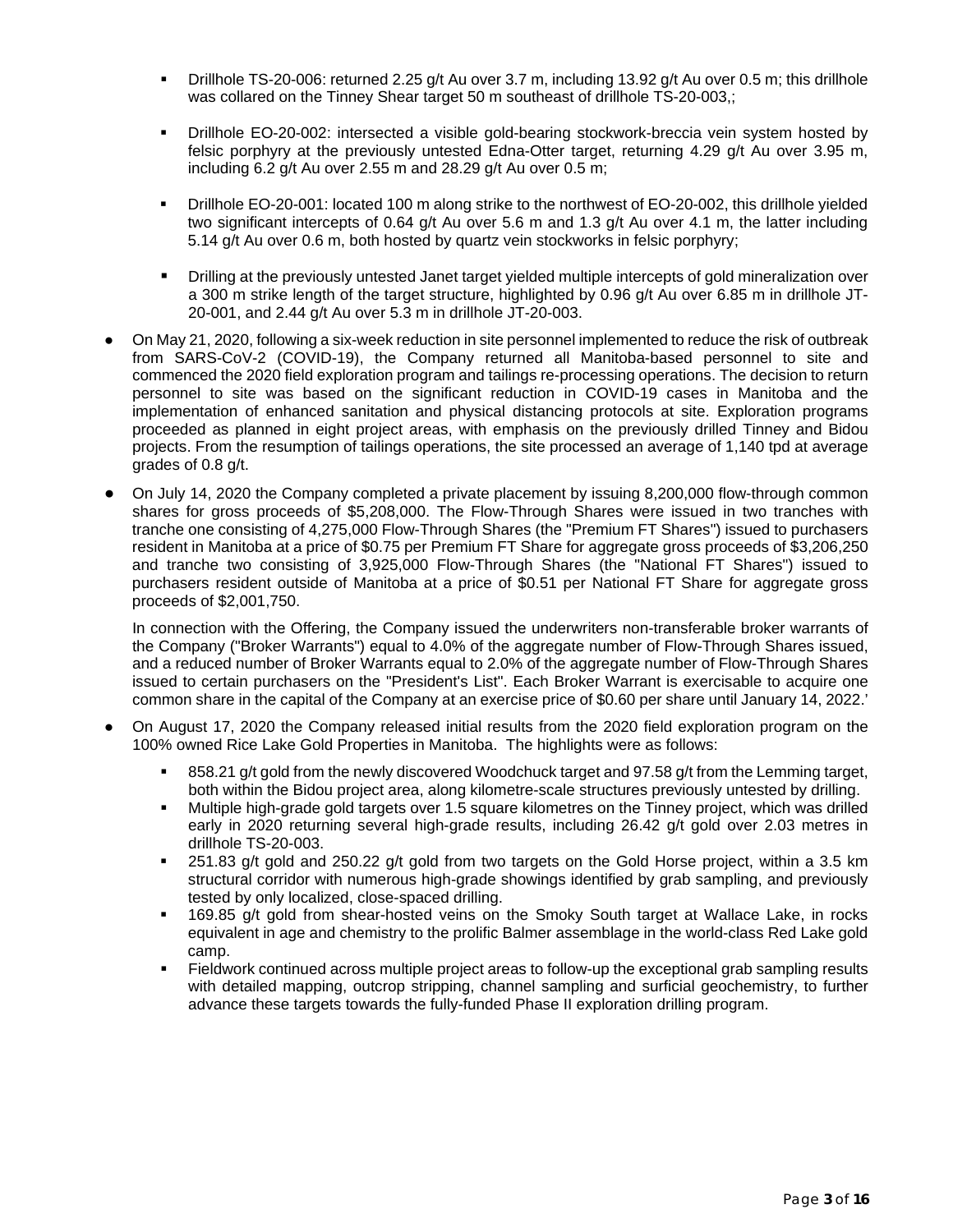#### **FINANCIAL AND OPERATING SUMMARY**

| <b>Nine Months Ended September 30</b>                     | 2020                      | 2019 |                          |  |
|-----------------------------------------------------------|---------------------------|------|--------------------------|--|
| <b>Financial Results (in thousands)</b>                   |                           |      |                          |  |
| Revenue                                                   | \$<br>5,491               | \$   | 6,960                    |  |
| Cost of sales:                                            |                           |      |                          |  |
| <b>Production costs</b>                                   | 6,170                     |      | 8,666                    |  |
| Depreciation and depletion                                | 1,864                     |      | 2,642                    |  |
| <b>Total Cost of Sales</b>                                | 8,034                     |      | 11,308                   |  |
| <b>General and Administrative Costs</b>                   | 1,468                     |      | 1,309                    |  |
| <b>Exploration expense</b>                                | 2,632                     |      | 1,474                    |  |
| Other (income) expenses                                   | (757)                     |      | (476)                    |  |
| <b>Net Loss and Comprehensive loss</b>                    | \$<br>(5,886)             | \$   | (6,655)                  |  |
| <b>Operating Results</b>                                  |                           |      |                          |  |
| Gold ounces shipped                                       | 2,385                     |      | 3,082                    |  |
| Gold ounces sold                                          | 2,035                     |      | 3,566                    |  |
| <b>Per Ounce Data</b>                                     |                           |      |                          |  |
| Average realized price                                    | \$<br>2,565               | \$   | 1,937                    |  |
| Cash cost of operations per ounce produced <sup>(1)</sup> | 3,032                     |      | 2,093                    |  |
| All in sustaining costs per ounce produced <sup>(1)</sup> | 3,761                     |      | 2,485                    |  |
| <b>Per Share Data</b>                                     |                           |      |                          |  |
| Basic and diluted loss per share                          | \$<br>(0.15)              | \$   | (0.19)                   |  |
| Weighted average common shares outstanding                | 40,524,433                |      | 35,667,857               |  |
| <b>Balance as of</b>                                      | <b>September 30, 2020</b> |      | <b>December 31, 2019</b> |  |
| <b>Financial Position (in thousands)</b>                  |                           |      |                          |  |
| Cash and cash equivalents                                 | \$<br>8,955               | \$   | 9,630                    |  |
| <b>Total assets</b>                                       | 46,939                    |      | 48,381                   |  |
| <b>Total liabilities</b>                                  | 5,337                     |      | 4,822                    |  |
| Shareholder equity                                        | 41,602                    |      | 43,559                   |  |

 $<sup>(1)</sup>$  This is a non-IFRS measure; refer to the Non-IFRS Performance Measures section of this MD&A for additional detail. As a result of the</sup> shutdown for the first 116 days of 2019 and the first 141 days of 2020 (extended to reduce risk from the initial outbreak of SARS-CoV-2), the cash costs include a significant amount of cost unrelated to the cost of production

# **REPORT ON OPERATIONS**

The Company recommenced tailings operations on May 21, 2020, delayed due to the reduction of onsite personnel initiated on March 23, 2020 at the True North complex in response to the increased risk of COVID-19 outbreak. The operations averaged 1,140 tpd at an average grade of 0.8 g/t during the 132 operating days in 2020, compared with 1,100 tpd at an average grade of 0.9 g/t over the comparable 157 operating days in 2019. In 2019 the Company operated at a reduced tonnage rate in May through June in order to manage water levels with higher than normal spring runoff into the tailings facilities and while the Company completed installation of a booster pump to improve output to the new tailings facility.

# **EXPLORATION PROPERTIES AND ACTIVITY**

The Company holds strategic exploration properties in Tier 1 mining districts in Manitoba and Ontario, Canada – areas with proven potential for world-class gold deposits – and is focused on advancing these assets to create long-term value for our shareholders.

During 2020, the Company has been engaged in comprehensive exploration programs at two properties in the Rice Lake district (Rice Lake and Central Manitoba) and is actively collecting, compiling and evaluating information for other properties in the Company's portfolio.

In the Rice Lake district, two project areas at the Central Manitoba property were advanced to drill testing in the Phase I Exploration Drilling Program, completed in March 2020, with results highlighted below. Based on results of continued fieldwork in 2020, it is anticipated that three projects at the Rice Lake property will be advanced to drill testing in the Phase II Exploration Drilling Program, in addition to follow-up drilling on several targets from the Phase I program.

#### **Rice Lake properties**

The Rice Lake exploration properties, totaling 54,344 hectares, cover the most prospective portions of the Rice Lake greenstone belt, part of the same belt of greenstones that includes the world-class, high-grade Red Lake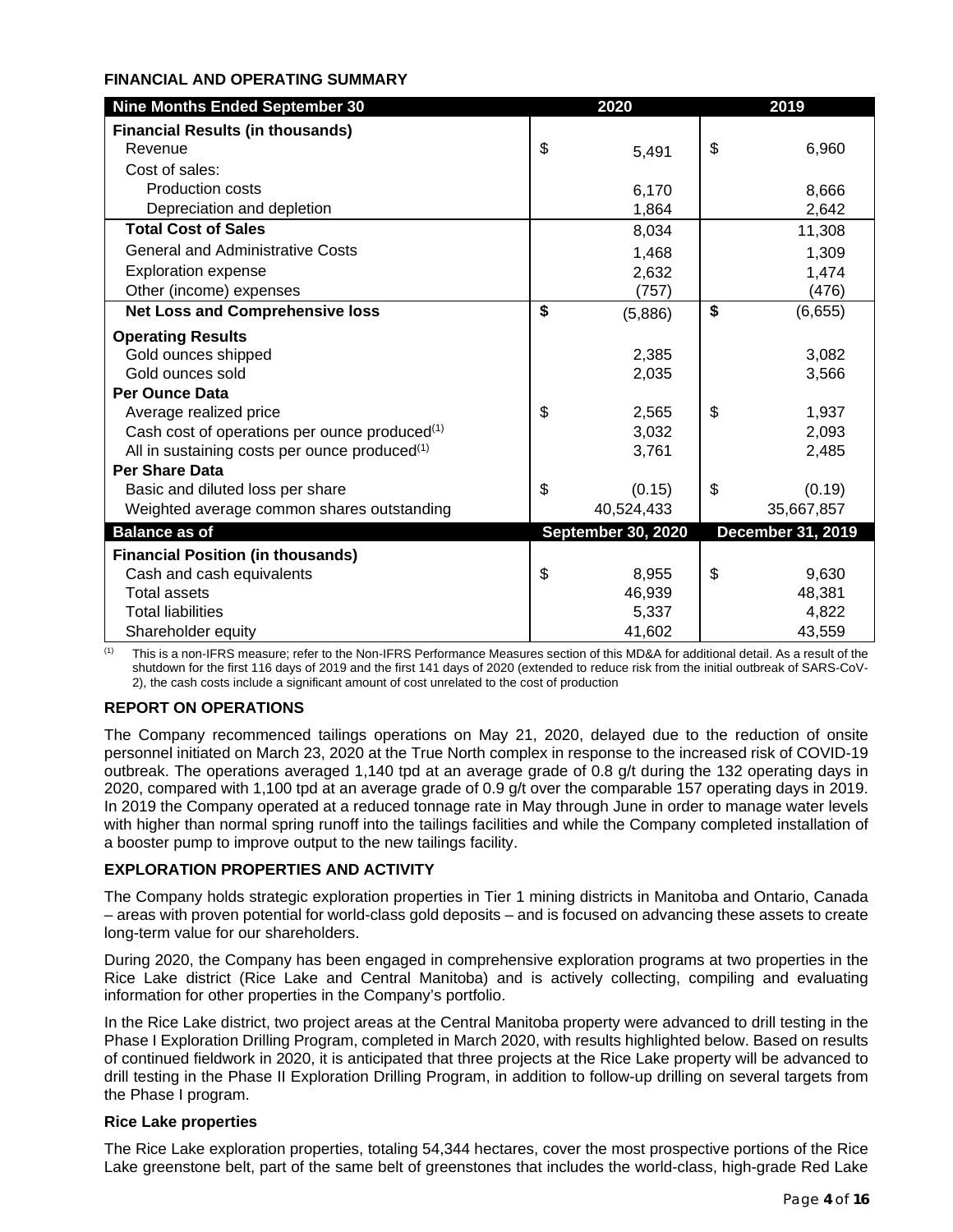gold district, located approximately 100 kilometres to the east in Ontario. The Rice Lake belt is bound to the north along much of its length by the crustal-scale Wanipigow Fault, which also extends to Red Lake and is considered to represent a first-order control on gold mineralization, comparable in scale to the Porcupine-Destor Fault in the world-class Timmins-Porcupine Gold Camp. The Company's consolidated land position – the largest ever assembled in the belt – provides an unprecedented opportunity to evaluate this under-explored district at beltscale, utilizing modern exploration methods.

## **2019 Exploration program**

In 2019, the Company initiated its maiden exploration program on its 100% owned mineral claims in the Rice Lake greenstone belt with the staking of 11,382 hectares of prospective ground along the Wanipigow Fault and the acquisition of high-resolution aeromagnetic and LiDAR survey data over the new claim blocks. This data was then merged with compiled and leveled historical datasets to provide near-seamless coverage of the belt. During the 2019 field season exploration was focused on areas with robust datasets and clear exploration potential, including the Bidou and Tinney projects, located approximately 30 km southeast of Bissett at the Central Manitoba property, and the Gold Horse, Poundmaker and Horseshoe projects, located immediately northwest of Bissett at the Rice Lake property (Figure 1). Programs in each of these areas were designed to include systematic collection of new geological datasets to efficiently and effectively advance projects to the stage of drill targeting.

## **Figure 1: Exploration projects initiated in 2019 (brown) and 2020 (green), in relation to gold deposits with published historical mineral resources (white).**



The focused, systematic fieldwork completed in 2019 identified several kilometre-scale targets characterized by anomalous gold in rocks and surficial sediments, possessing structural and stratigraphic complexities typical of world-class gold deposits in other Archean gold districts. Each target showed clear potential to yield significant new gold discoveries, yet had either no record of historical drilling or was previously tested by only shallow localized drilling below historical showings, which generally did not test principal structures. Four projects (Bidou, Tinney, Horseshoe and Poundmaker) were quickly advanced to drill targeting however, due to unusually mild conditions, resulting in an incomplete freeze-up, the Horseshoe and Poundmaker projects could not be efficiently accessed for drilling during the Phase I exploration drilling program.

# **2019-2020 Phase I Exploration Drill Program results**

In Q4 2019 and Q1 2020, the Company successfully completed the Phase I exploration drilling program, during which seven targets were tested in the Bidou and Tinney project areas. The program consisted of 28 diamond drillholes (NQ), for a total of 8,086 metres, completed between November 7, 2019 and March 22, 2020.

#### *Tinney project*

The geology of the Tinney project area is analogous to the 60-million-ounce Kalgoorlie Gold Field of the Archean Yilgarn craton in Western Australia, with a thick sequence of iron-rich basalt flows, gabbro sills and siliceous sedimentary units, cut by felsic porphyry intrusions, and occupying the hinge of the regional-scale fold (Beresford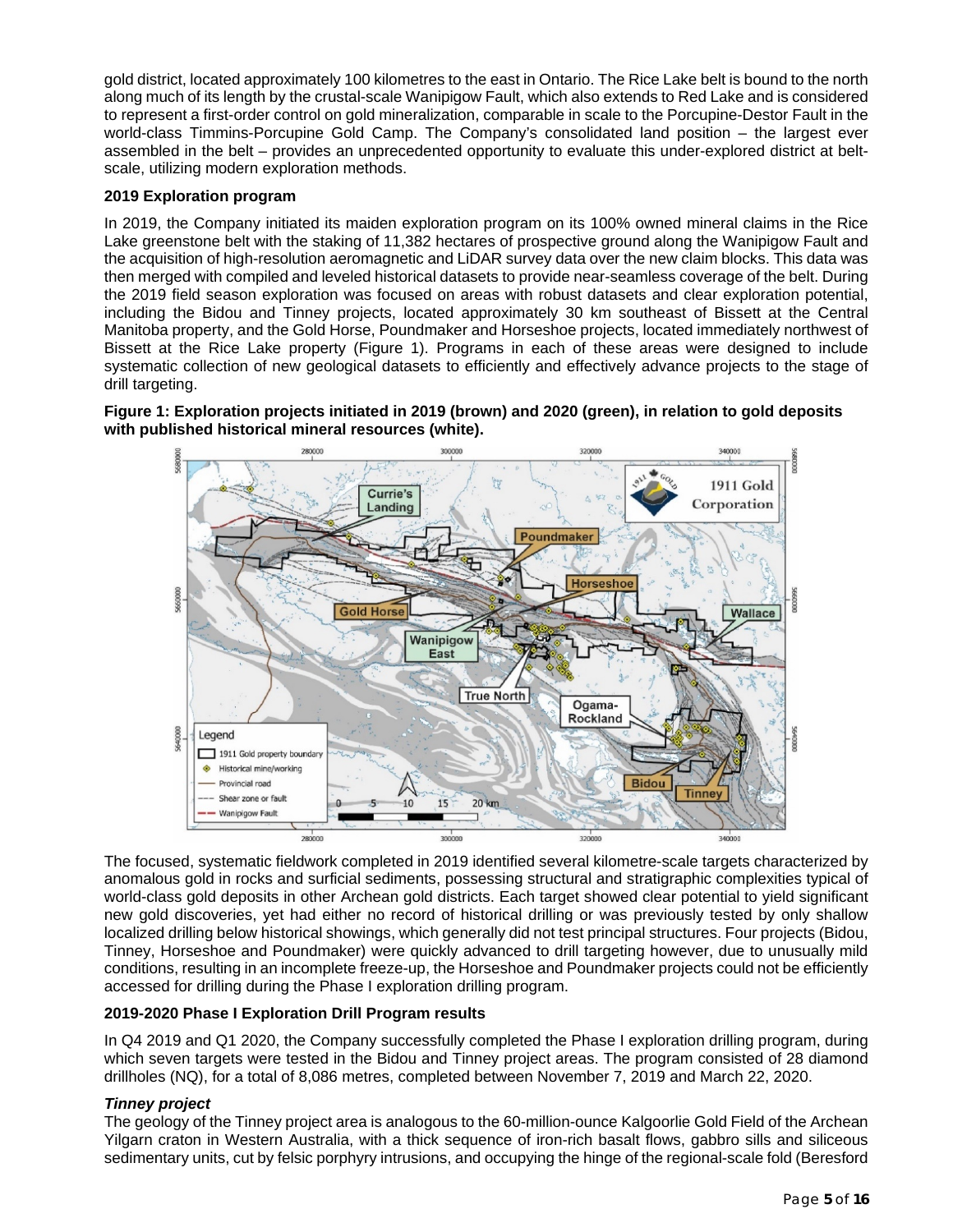Lake anticline), which is partially dismembered by faults and shears. The Gunnar porphyry cuts favourable stratigraphy for 2.5 kilometres along strike and represents a highly prospective setting for vein emplacement, analogous to the 10-million-ounce Sigma–Lamaque deposit in the Val-d'Or camp of the Abitibi greenstone belt in Quebec, Canada. The southern extent of this porphyry hosts the historic Gunnar deposit, which produced approximately 100,000 ounces of gold between 1936 and 1941, from ore grading approximately 12 g/t Au.

During the Phase I exploration drilling program, the Company spent \$522,415 testing three targets at the Tinney project: Tinney Shear, Cougar and Edna-Otter. As indicated in Table 1, this drilling returned significant gold values, including localized high-grade gold, from each of the targets. Drilling also confirmed the presence of favourable structures and alteration, quartz vein systems, and helped to define the geometry of the Gunnar porphyry dike, which is a key host-unit that trends through each of the drilled targets. The intensity of veining and alteration within the Gunnar porphyry at the Edna-Otter target, in particular, indicates that it served as a significant conduit for hydrothermal fluids, confirming the potential of this system.

|                                                                                                                                                                                         |                                                                                               | <b>Easting</b> | <b>Northing</b>  | Length | Az.    | Incl.     |      | From                                                  | To     | Length $\overline{^{(2)}}$ | Gold <sup>(3)</sup> |
|-----------------------------------------------------------------------------------------------------------------------------------------------------------------------------------------|-----------------------------------------------------------------------------------------------|----------------|------------------|--------|--------|-----------|------|-------------------------------------------------------|--------|----------------------------|---------------------|
| <b>Target</b>                                                                                                                                                                           | Hole ID $^{(1)}$                                                                              |                | (NAD83, UTMZ15N) | (m)    | (deg.) | $(\deg.)$ |      | (m)                                                   | (m)    | (m)                        | (g/t)               |
| <b>Tinney Shear</b>                                                                                                                                                                     | TS-20-001                                                                                     | 340999         | 5638114          | 326    | 20     | -65       |      | 98.66                                                 | 100.74 | 2.08                       | 0.95                |
|                                                                                                                                                                                         |                                                                                               |                |                  |        |        |           |      | 115.92                                                | 116.85 | 0.93                       | 1.05                |
|                                                                                                                                                                                         |                                                                                               |                |                  |        |        |           |      | 120.60                                                | 121.10 | 0.50                       | 2.02                |
|                                                                                                                                                                                         |                                                                                               |                |                  |        |        |           |      | 304.00                                                | 304.50 | 0.50                       | 3.46                |
|                                                                                                                                                                                         | TS-20-002                                                                                     | 341046         | 5638101          | 203    | 20     | $-55$     |      | 33.06                                                 | 34.06  | 1.00                       | 1.55                |
|                                                                                                                                                                                         | TS-20-003                                                                                     | 341072         | 5638036          | 308    | 20     | $-60$     |      | 157.00                                                | 159.03 | 2.03                       | 26.42               |
|                                                                                                                                                                                         |                                                                                               |                |                  |        |        |           | inc. | 157.50                                                | 158.53 | 1.03                       | 50.85               |
|                                                                                                                                                                                         | TS-20-004                                                                                     | 340809         | 5638151          | 245    | 20     | $-55$     |      | 85.50                                                 | 86.00  | 0.50                       | 1.89                |
|                                                                                                                                                                                         |                                                                                               |                |                  |        |        |           |      | 98.70                                                 | 99.30  | 0.60                       | 2.40                |
|                                                                                                                                                                                         |                                                                                               |                |                  |        |        |           |      | 151.65                                                | 152.30 | 0.65                       | 43.27               |
|                                                                                                                                                                                         | TS-20-005                                                                                     | 340939         | 5638291          | 305    | 200    | $-55$     |      | 238.00                                                | 239.00 | 1.00                       | 2.43                |
|                                                                                                                                                                                         | TS-20-006                                                                                     | 341114         | 5638021          | 320    | 020    | $-55$     |      | 160.20                                                | 163.90 | 3.70                       | 2.25                |
|                                                                                                                                                                                         |                                                                                               |                |                  |        |        |           | inc. | 160.90                                                | 161.40 | 0.50                       | 13.92               |
|                                                                                                                                                                                         |                                                                                               |                |                  |        |        |           |      | 184.30                                                | 184.90 | 0.60                       | 1.23                |
| Cougar                                                                                                                                                                                  | CG-20-001                                                                                     | 340808         | 5638604          | 281    | 270    | $-50$     |      | 174.70                                                | 177.25 | 2.55                       | 9.29                |
|                                                                                                                                                                                         |                                                                                               |                |                  |        |        |           | inc. | 174.70                                                | 175.75 | 1.05                       | 18.80               |
|                                                                                                                                                                                         | CG-20-002                                                                                     | 340772         | 5638681          | 308    | 270    | $-50$     |      | 88.15                                                 | 88.65  | 0.50                       | 37.65               |
| <b>Edna-Otter</b>                                                                                                                                                                       | EO-20-001                                                                                     | 340640         | 5638958          | 404    | 200    | $-60$     |      | 229.60                                                | 230.90 | 1.30                       | 3.47                |
|                                                                                                                                                                                         |                                                                                               |                |                  |        |        |           |      | 238.40                                                | 242.50 | 4.10                       | 1.30                |
|                                                                                                                                                                                         |                                                                                               |                |                  |        |        |           | inc. | 238.40                                                | 239.00 | 0.60                       | 5.14                |
|                                                                                                                                                                                         |                                                                                               |                |                  |        |        |           | and  | 242.00                                                | 242.50 | 0.50                       | 3.74                |
|                                                                                                                                                                                         |                                                                                               |                |                  |        |        |           |      | 296.70                                                | 302.30 | 5.60                       | 0.64                |
|                                                                                                                                                                                         |                                                                                               |                |                  |        |        |           | inc. | 298.15                                                | 298.90 | 0.75                       | 2.37                |
|                                                                                                                                                                                         |                                                                                               |                |                  |        |        |           | and  | 300.70                                                | 302.30 | 1.60                       | 0.56                |
|                                                                                                                                                                                         |                                                                                               |                |                  |        |        |           |      | 303.60                                                | 304.15 | 0.55                       | 1.47                |
|                                                                                                                                                                                         |                                                                                               |                |                  |        |        |           |      | 311.00                                                | 314.00 | 3.00                       | 0.48                |
|                                                                                                                                                                                         | EO-20-002                                                                                     | 340720         | 5638905          | 395    | 200    | $-55$     |      | 188.60                                                | 189.50 | 0.90                       | 1.15                |
|                                                                                                                                                                                         |                                                                                               |                |                  |        |        |           |      | 225.30                                                | 229.25 | 3.95                       | 4.29                |
|                                                                                                                                                                                         |                                                                                               |                |                  |        |        |           | Inc. | 225.30                                                | 227.85 | 2.55                       | 6.20                |
|                                                                                                                                                                                         |                                                                                               |                |                  |        |        |           | and. | 225.30                                                | 225.80 | 0.50                       | 28.29               |
|                                                                                                                                                                                         |                                                                                               |                |                  |        |        |           |      | 254.50                                                | 255.65 | 1.15                       | 1.71                |
|                                                                                                                                                                                         |                                                                                               |                |                  |        |        |           |      | 261.40                                                | 261.90 | 0.50                       | 1.34                |
|                                                                                                                                                                                         | EO-20-004                                                                                     | 340553         | 5639007          | 344    | 200    | $-60$     |      | 217.00                                                | 217.60 | 0.60                       | 2.37                |
| (1)<br><sup>(2)</sup> Represents drillcore length, as true width is presently unknown<br>(3) All so so outed to to see to so see our to control to the store and club also the state of | Numbering reflects order in which drill holes were laid-out, rather than sequence of drilling |                |                  |        |        |           |      | والمنافذ والمسترات المارين المتلوي والمستنقل والمناسب |        |                            |                     |

| Table 1: Highlighted Phase I drill intercepts from the Tinney project area. |  |  |
|-----------------------------------------------------------------------------|--|--|
|-----------------------------------------------------------------------------|--|--|

All reported intervals represent weighted averages; bold values correspond to highlighted intercepts'

#### *Bidou project*

The Bidou project area demonstrates stratigraphic and structural similarities to the 3-million-ounce True North deposit on the opposite (northwest) margin of the Ross River pluton yet has seen only limited previous exploration and drilling. At Bidou, a series of kilometre-scale structures, interpreted from aeromagnetic and LiDAR data, trend east or northeast through a sequence of basalt flows, gabbro sills, sedimentary rocks and felsic porphyry dikes. Where exposed in outcrop, these structures are similar in orientation, deformation style and sense of movement to the prolific '16-type' structures that hosted high-grade ore at True North.

During the Phase I exploration drilling program, the Company spent \$647,173 testing four targets in the Bidou project area: the Bidou Shear, Bidou South, Janet and Midway targets. As indicated in Table 2, this drilling returned significant gold values on each of the targets, including localized high-grade gold and stronglyanomalous to low-grade gold mineralization over significant widths, particularly at the Bidou South target. Each target shows favourable width and continuity of structure, alteration and mineralization, confirming the structural model and providing considerable scope for follow-up drilling along strike and to depth.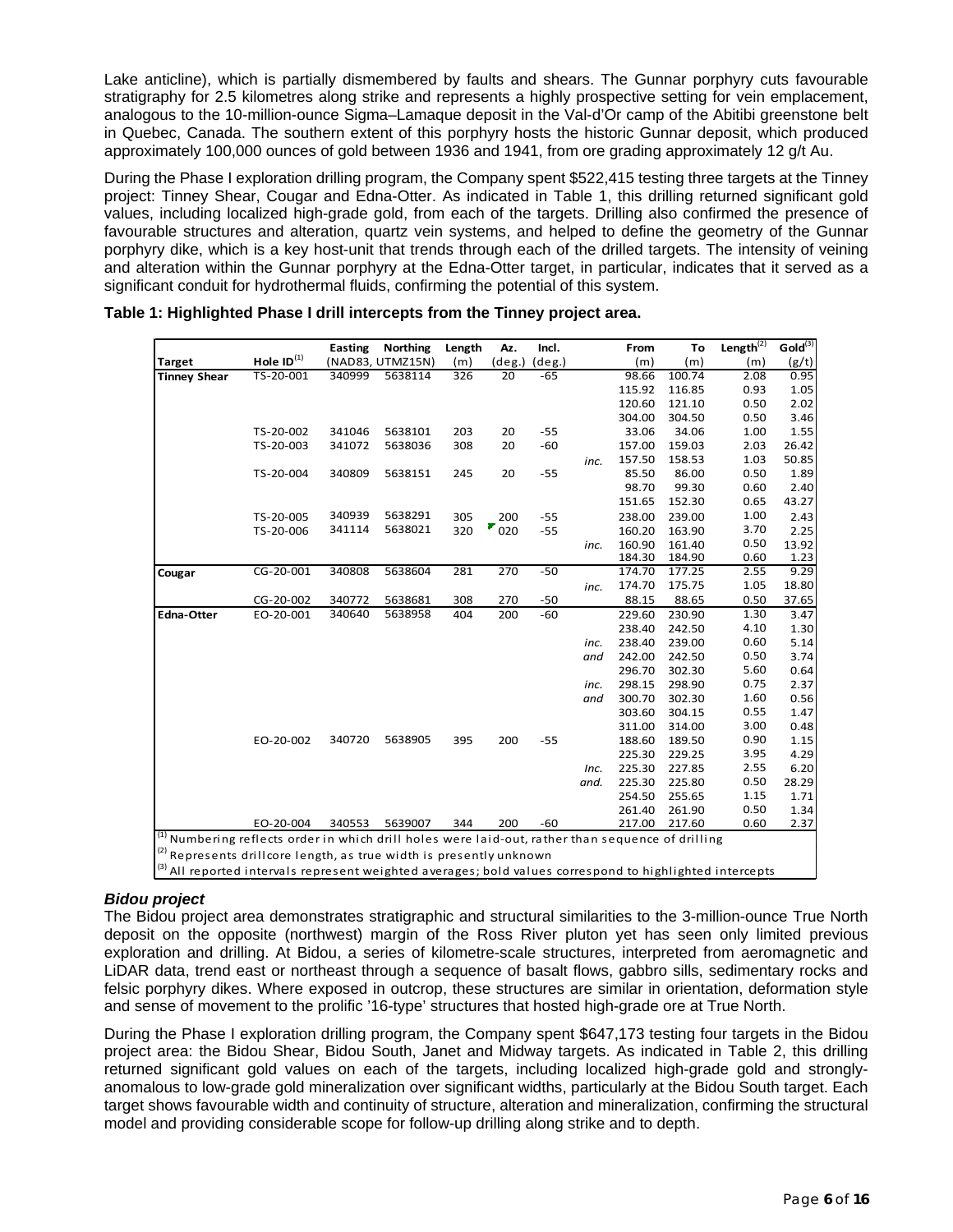|                    |                 | <b>Easting</b> | <b>Northing</b>  | Length | Az.       | Incl.           |      | From   | To     | Length $\overline{^{(2)}}$ | Gold <sup>(3)</sup> |
|--------------------|-----------------|----------------|------------------|--------|-----------|-----------------|------|--------|--------|----------------------------|---------------------|
| <b>Target</b>      | Hole $ID^{(1)}$ |                | (NAD83, UTMZ15N) | (m)    | $(\deg.)$ | $(\text{deg.})$ |      | (m)    | (m)    | (m)                        | (g/t)               |
| <b>Bidou Shear</b> | BS-19-001       | 336612         | 5637910          | 269    | 200       | $-70$           |      | 98.11  | 100.15 | 2.0                        | 3.24                |
|                    |                 |                |                  |        |           |                 | inc. | 98.11  | 98.80  | 0.7                        | 9.40                |
|                    |                 |                |                  |        |           |                 |      | 101.26 | 101.76 | 0.5                        | 2.13                |
|                    |                 |                |                  |        |           |                 |      | 102.40 | 114.31 | 11.9                       | 0.19                |
|                    | BS-19-002       | 336695         | 5637859          | 302    | 200       | $-75$           |      | 81.80  | 84.25  | 2.5                        | 2.64                |
|                    |                 |                |                  |        |           |                 | inc. | 83.65  | 84.25  | 0.6                        | 9.98                |
|                    | BS-20-005       | 337227         | 5637596          | 345    | 240       | $-55$           |      | 30.10  | 30.55  | 0.45                       | 1.41                |
|                    |                 |                |                  |        |           |                 |      | 104.00 | 104.50 | 0.50                       | 1.17                |
|                    |                 |                |                  |        |           |                 |      | 116.75 | 117.30 | 0.55                       | 1.27                |
| <b>Bidou South</b> | BL-19-001       | 335116         | 5637916          | 314    | 165       | $-70$           |      | 38.50  | 40.31  | 1.8                        | 1.66                |
|                    |                 |                |                  |        |           |                 | inc. | 38.50  | 39.09  | 0.6                        | 3.72                |
|                    |                 |                |                  |        |           |                 |      | 166.80 | 167.75 | 1.0                        | 3.47                |
|                    | BL-20-002       | 334971         | 5637967          | 305    | 165       | $-55$           |      | 174.00 | 186.22 | 12.22                      | 2.17                |
|                    |                 |                |                  |        |           |                 | inc. | 174.00 | 177.13 | 3.13                       | 3.70                |
|                    |                 |                |                  |        |           |                 | and  | 178.23 | 179.07 | 0.84                       | 10.70               |
|                    |                 |                |                  |        |           |                 | and  | 181.10 | 181.73 | 0.63                       | 2.19                |
|                    |                 |                |                  |        |           |                 | and  | 183.60 | 186.22 | 2.62                       | 1.68                |
| Midway             | MW-19-001       | 337903         | 5638804          | 200    | 215       | $-70$           |      | 129.20 | 131.62 | 2.4                        | 0.34                |
|                    |                 |                |                  |        |           |                 | inc. | 131.33 | 131.62 | 0.3                        | 2.23                |
|                    | MW-19-003       | 338186         | 5638643          | 318    | 215       | $-55$           |      | 241.30 | 241.65 | 0.4                        | 3.22                |
|                    | MW-19-004       | 338285         | 5638427          | 170    | 215       | $-50$           |      | 52.85  | 57.60  | 4.8                        | 0.22                |
|                    | MW-19-006       | 338288         | 5638428          | 203    | 130       | $-60$           |      | 136.95 | 138.50 | 1.6                        | 1.48                |
|                    |                 |                |                  |        |           |                 | inc. | 136.95 | 137.25 | 0.3                        | 5.76                |
| Janet              | JT-20-001       | 335718         | 5638550          | 305    | 175       | $-60$           |      | 58.00  | 64.85  | 6.85                       | 0.96                |
|                    |                 |                |                  |        |           |                 | inc. | 58.00  | 59.00  | 1.00                       | 3.53                |
|                    |                 |                |                  |        |           |                 |      | 87.00  | 88.00  | 1.00                       | 1.34                |
|                    |                 |                |                  |        |           |                 |      | 92.00  | 94.00  | 2.00                       | 1.04                |
|                    |                 |                |                  |        |           |                 |      | 113.00 | 113.50 | 0.50                       | 5.14                |
|                    |                 |                |                  |        |           |                 |      | 124.70 | 127.00 | 2.30                       | 1.92                |
|                    | JT-20-002       | 335829         | 5638547          | 326    | 175       | $-60$           |      | 154.40 | 157.40 | 3.00                       | 0.48                |
|                    |                 |                |                  |        |           |                 | inc. | 154.40 | 155.40 | 1.00                       | 1.03                |
|                    | JT-20-003       | 335527         | 5638535          | 275    | 175       | $-60$           |      | 102.20 | 107.50 | 5.30                       | 2.44                |
|                    |                 |                |                  |        |           |                 | inc. | 104.40 | 107.50 | 3.10                       | 3.16                |
|                    |                 |                |                  |        |           |                 | and  | 105.90 | 107.50 | 1.60                       | 4.37                |

**Table 2: Highlighted Phase I drill intercepts from the Bidou project area.**

*Numbering reflects order in which drill holes were laid-out, rather than sequence of drilling* 

 $\left| \begin{smallmatrix} 2 \ 2 \end{smallmatrix} \right|$  Represents drillcore length, as true width is presently unknown

<sup>(3)</sup> All reported intervals represent weighted averages; bold values correspond to highlighted intercepts

#### **2020 Exploration Program**

On April 28, 2020, field crews began mobilizing to the True North site at Bissett, Manitoba, in advance of the 2020 field exploration program. This mobilization occurred in stages over several weeks, with strict adherence to comprehensive guidelines implemented by the Company to mitigate the spread of COVID-19, based on guidelines provided by federal and provincial public health officials.

The full field program was underway by mid-May 2020, with the goal of further advancing targets identified in 2019 and identifying compelling new drill targets for the Company's fully-funded Phase II exploration drilling program, planned to include 18,000 metres of drilling in Q4 2020 and Q1 2021.

Priority project areas for the 2020 field exploration program—Bidou and Tinney—were advanced significantly in the past 12 months and continued to yield exciting new results. In addition, field crews identified and refined targets at the Poundmaker, Gold Horse and Horseshoe projects. These exploration programs include geological mapping, outcrop stripping, detailed mapping, channel sampling and surficial geochemistry, all underpinned by high-resolution aeromagnetic and LiDAR datasets. Field crews also initiated exploration at the new Currie's Landing, Wallace Lake and Wanipigow East projects (Figure 1), each of which is located along the crustal-scale Wanipigow Fault and was identified on the basis of geological similarities to other major Archean gold deposits as follows:

- Currie's Landing: analogous structural setting to the 3-million-ounce True North Gold Deposit at Bissett; second and third-order, southwest-trending splay structures off the Wanipigow Fault
- Wallace Lake: correlative rocks to the prolific Balmer assemblage in the 30-million-ounce Red Lake Gold Camp; second and third-order splay structures off the Wanipigow Fault
- Wanipigow East: analogous structural setting to the 4-million-ounce Meliadine Gold Deposit in Nunavut; sheared and folded iron formation along the crustal-scale Wanipigow Fault

#### *2020 Exploration Program Results*

Assay results from samples collected during mapping and prospecting in the early portion of the 2020 field exploration program, reported on August 17, 2020 (Table 3), indicate significant potential within kilometres-scale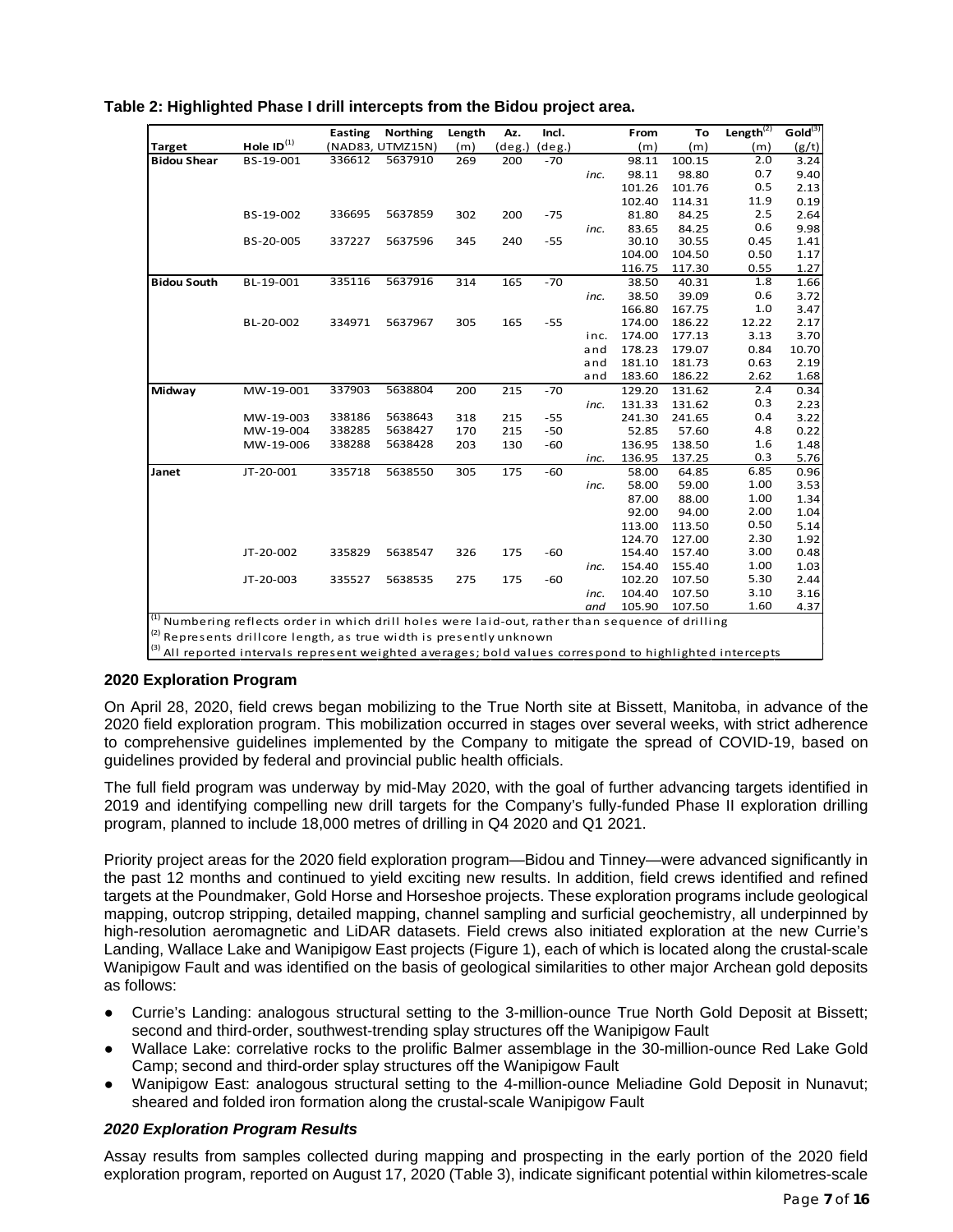structural targets in several project areas, including several areas with high-grade gold mineralization exposed on surface.

One particularly exciting discovery, the newly discovered 'Woodchuck' target (Figure 2), was made during detailed mapping and prospecting west of the Janet target (drilled in Q1 2020). This Woodchuck target occurs on the margin of a drift-covered bedrock lineament interpreted from aeromagnetic and LiDAR data to represent an east-northeast trending shear, with no record or evidence of previous work. This structure parallels the Janet structure, located 200 m to the south, representing a stacked series of highly prospective structures. Quartztourmaline veins at Woodchuck are hosted by felsic porphyry and define a stockwork with local pyrite, chalcopyrite and coarse visible gold. The stockwork transitions into tourmaline-matrix breccia towards the footwall. Grab samples have returned numerous high-grade gold values, including up to 858.2 g/t Au from shear veins, 21.2 g/t Au from extension veins, and 47.6 g/t Au from breccia veins (Table 3). Hand stripping and detailed mapping were completed on available outcrops, as well as limited channel sampling of suitably oriented outcrop surfaces (generally yielding anomalous gold values). Surficial geochemistry was completed late in the 2020 field season over this area to identify the most prospective portions of this structure for drill targeting, with the results of this work currently being evaluated. This significant new surface showing demonstrates the importance of 'boots-on-the-ground' exploration and confirms the predictive value of the Company's exploration model.

**Figure 2: Detailed geology map of the Bidou and Tinney project areas, showing targets tested in the Phase I exploration drilling program, newly identified targets (yellow callouts), and major known or inferred structures.**

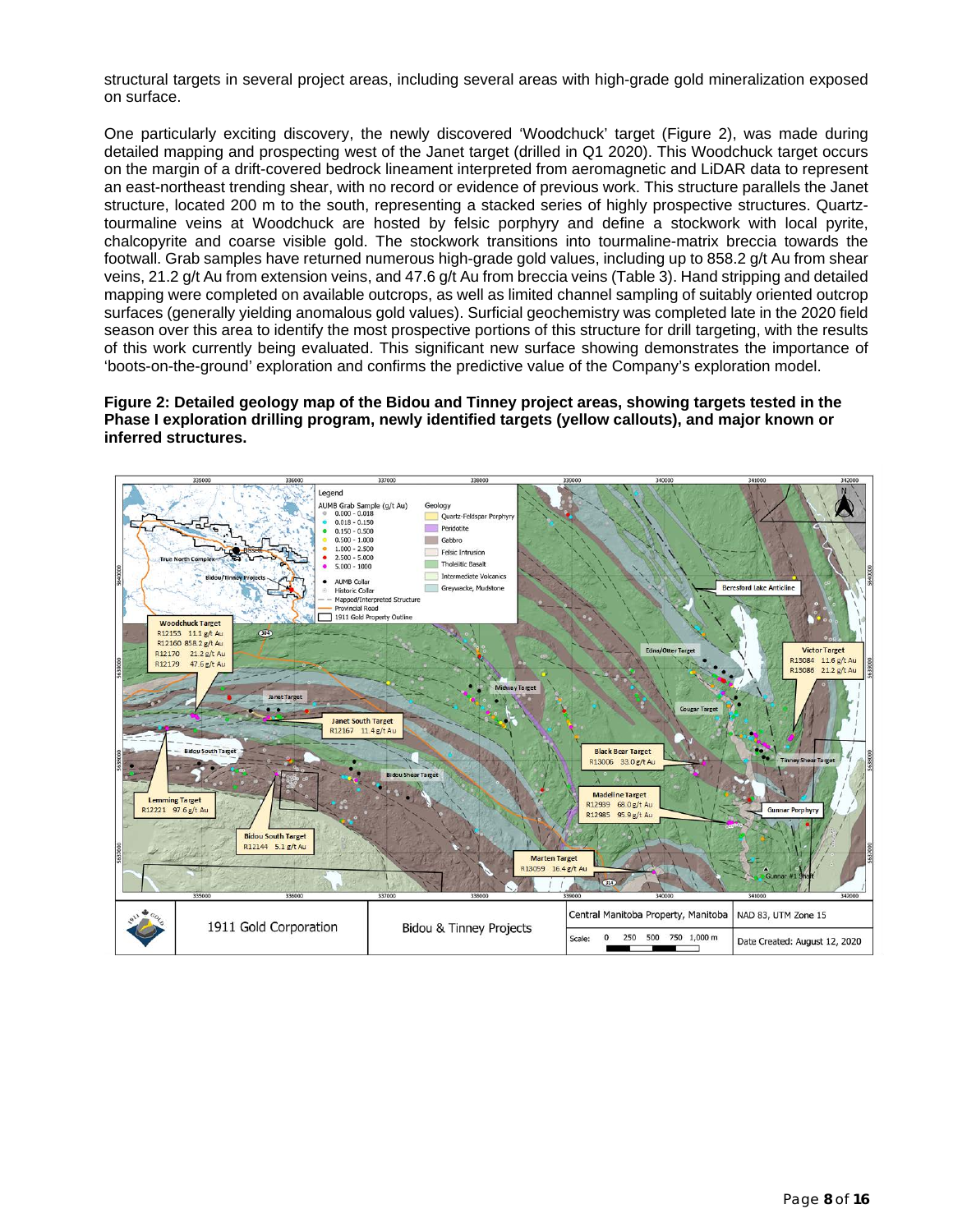| Project                                                                                                                                                                                                                                            | Sample | Easting | Northing | Target/vein        | Vein type               | <b>True North</b><br><b>FA-GRAV</b> | <b>Actlabs</b><br><b>FA-GRAV</b> | <b>Actlabs</b><br>FA-MS |
|----------------------------------------------------------------------------------------------------------------------------------------------------------------------------------------------------------------------------------------------------|--------|---------|----------|--------------------|-------------------------|-------------------------------------|----------------------------------|-------------------------|
|                                                                                                                                                                                                                                                    |        |         |          |                    |                         | (g/t Au)                            | (g/t Au)                         | (g/t Au)                |
|                                                                                                                                                                                                                                                    | R12167 | 335681  | 5638441  | Janet South*       | <b>Extension vein</b>   | 11.42                               |                                  |                         |
|                                                                                                                                                                                                                                                    | R12221 | 334623  | 5638346  | Lemming*           | Shear vein              | 97.58                               |                                  |                         |
|                                                                                                                                                                                                                                                    | R12144 | 335808  | 5637852  | <b>Bidou South</b> | Shear vein              | 5.07                                |                                  |                         |
| Bidou                                                                                                                                                                                                                                              | R12153 | 334941  | 5638478  | Woodchuck*         | Stockwork veins         | 11.07                               | 11.30                            |                         |
|                                                                                                                                                                                                                                                    | R12160 | 334908  | 5638492  | Woodchuck*         | Stockwork veins         | 858.21                              |                                  | 799.0                   |
|                                                                                                                                                                                                                                                    | R12170 | 334957  | 5638457  | Woodchuck*         | <b>Extension veins</b>  | 7.61                                | 21.20                            |                         |
|                                                                                                                                                                                                                                                    | R12179 | 334943  | 5638478  | Woodchuck*         | Breccia vein            |                                     | 47.60                            |                         |
|                                                                                                                                                                                                                                                    | R13006 | 340429  | 5637968  | <b>Black Bear</b>  | Shear vein (muck pile)  | 32.98                               |                                  |                         |
|                                                                                                                                                                                                                                                    | R13059 | 339885  | 5636792  | Marten             | Shear vein              | 16.35                               |                                  |                         |
| Tinney                                                                                                                                                                                                                                             | R12939 | 340706  | 5637318  | Madeline           | Shear vein              | 67.95                               |                                  |                         |
|                                                                                                                                                                                                                                                    | R12985 | 340728  | 5637329  | Madeline           | Shear vein (muck pile)  | 95.93                               |                                  |                         |
|                                                                                                                                                                                                                                                    | R13084 | 341363  | 5638238  | Victor             | Shear vein              | 11.62                               |                                  |                         |
|                                                                                                                                                                                                                                                    | R13086 | 341363  | 5638244  | Victor             | Shear vein (fold hinge) | 21.22                               |                                  |                         |
| Currie's                                                                                                                                                                                                                                           | R13639 | 702275  | 5665281  | Unnamed*           | Shear veins             | 0.34                                |                                  |                         |
| Landing                                                                                                                                                                                                                                            | R13667 | 694388  | 5665288  | Unnamed*           | Shear vein              | 0.79                                |                                  |                         |
|                                                                                                                                                                                                                                                    | R12586 | 297101  | 5660681  | Eleanor            | Shear vein (muck pile)  | 250.22                              |                                  |                         |
|                                                                                                                                                                                                                                                    | R12607 | 299655  | 5659630  | Iron Horse East    | Shear vein              | 75.87                               |                                  |                         |
| <b>Gold Horse</b>                                                                                                                                                                                                                                  | R12716 | 299666  | 5659622  | Iron Horse East    | Shear vein              | 93.22                               |                                  |                         |
|                                                                                                                                                                                                                                                    | R12603 | 299079  | 5659884  | Iron Horse West    | Shear vein (muck pile)  | 32.74                               |                                  |                         |
|                                                                                                                                                                                                                                                    | R12618 | 299078  | 5659880  | Iron Horse West    | Shear vein              | 251.83                              |                                  |                         |
| Poundmaker                                                                                                                                                                                                                                         | R13462 | 306584  | 5664135  | Osprey             | Shear vein              | 9.74                                |                                  |                         |
|                                                                                                                                                                                                                                                    | R13464 | 306586  | 5664135  | Osprey             | Shear vein              | 6.48                                |                                  |                         |
|                                                                                                                                                                                                                                                    | R14034 | 331558  | 5657909  | Crown 10           | Shear vein (muck pile)  | 21.50                               |                                  |                         |
|                                                                                                                                                                                                                                                    | R13919 | 331749  | 5657150  | Higrade #1         | Shear vein (muck pile)  | 42.27                               |                                  |                         |
|                                                                                                                                                                                                                                                    | R13957 | 331746  | 5657147  | Higrade #1         | Shear vein              | 31.27                               |                                  |                         |
|                                                                                                                                                                                                                                                    | R13862 | 332282  | 5656289  | Smoky East         | Shear vein              | 55.54                               |                                  |                         |
| <b>Wallace Lake</b>                                                                                                                                                                                                                                | R13866 | 332028  | 5655991  | Smoky South        | <b>Extension vein</b>   | 6.89                                |                                  |                         |
|                                                                                                                                                                                                                                                    | R13960 | 332185  | 5656028  | Smoky South        | Shear vein              | 31.23                               |                                  |                         |
|                                                                                                                                                                                                                                                    | R13961 | 332187  | 5656029  | Smoky South        | Shear vein              | 169.85                              |                                  |                         |
|                                                                                                                                                                                                                                                    | R13873 | 334916  | 5655718  | Unnamed            | Shear vein              | 27.05                               |                                  |                         |
|                                                                                                                                                                                                                                                    | R13874 | 334914  | 5655718  | Unnamed            | Shear vein (muck pile)  | 46.53                               |                                  |                         |
| Abbreviations: FA-GRAV, Fire Assay-Gravimetric; FA-MS, Fire Assay-Metallic Screen<br>Asterisk (*) following Target/vein name indicates new gold discovery<br>LITRA de contra che e familia Constata Lamalta e mante di con NIADOS. TA ANC all'auto |        |         |          | ALAMOS JACA        |                         |                                     |                                  |                         |

#### **Table 3: Assay highlights from 2020 grab sampling in each of the project areas**

UTM coordinates for the Currie's Landing project are NAD83, Z14N; all others are NAD83, Z15N

Fieldwork at the Tinney project area focused on kilometre-scale structures in the core and southern limb of the Beresford Lake anticline, along the trend and to the west of the Gunnar porphyry, thus expanding the mapping, prospecting and surficial geochemistry coverage to the south and west of the area worked in 2019. Grab sampling of shear veins in historical prospect pits returned localized high-grade gold in multiple structures (Figure 2), including 32.98 g/t Au from the Black Bear vein, 16.35 g/t Au from the Marten vein, 95.93 g/t Au from the Madeline vein, and 21.22 g/t Au from the Victor vein (Table 3). These results were followed up with outcrop stripping, mapping and surficial geochemistry to define priority drill targets within these structural trends.

In addition, the Company continues to receive strongly encouraging results from ongoing fieldwork on projects elsewhere within the Rice Lake district. At both the Gold Horse and Poundmaker projects (Figure 1), geological mapping within granodiorite-tonalite plutons has defined networks of intersecting brittle-ductile shears with local high-grade gold hosted by shear veins (e.g., Osprey, Iron Horse East, Iron Horse West and Eleanor; Table 3). The geometry, style and sense of movement of these shears is identical to structures in the True North mine, suggesting they formed in a similar stress field over the same time periods. Ongoing work is focused on 3D modeling of the shear networks and surficial geochemistry to define drill targets within kilometre-scale structural corridors in both project areas.

At Wallace Lake (Figure 1), geological mapping and verification sampling of historical showings shows that high-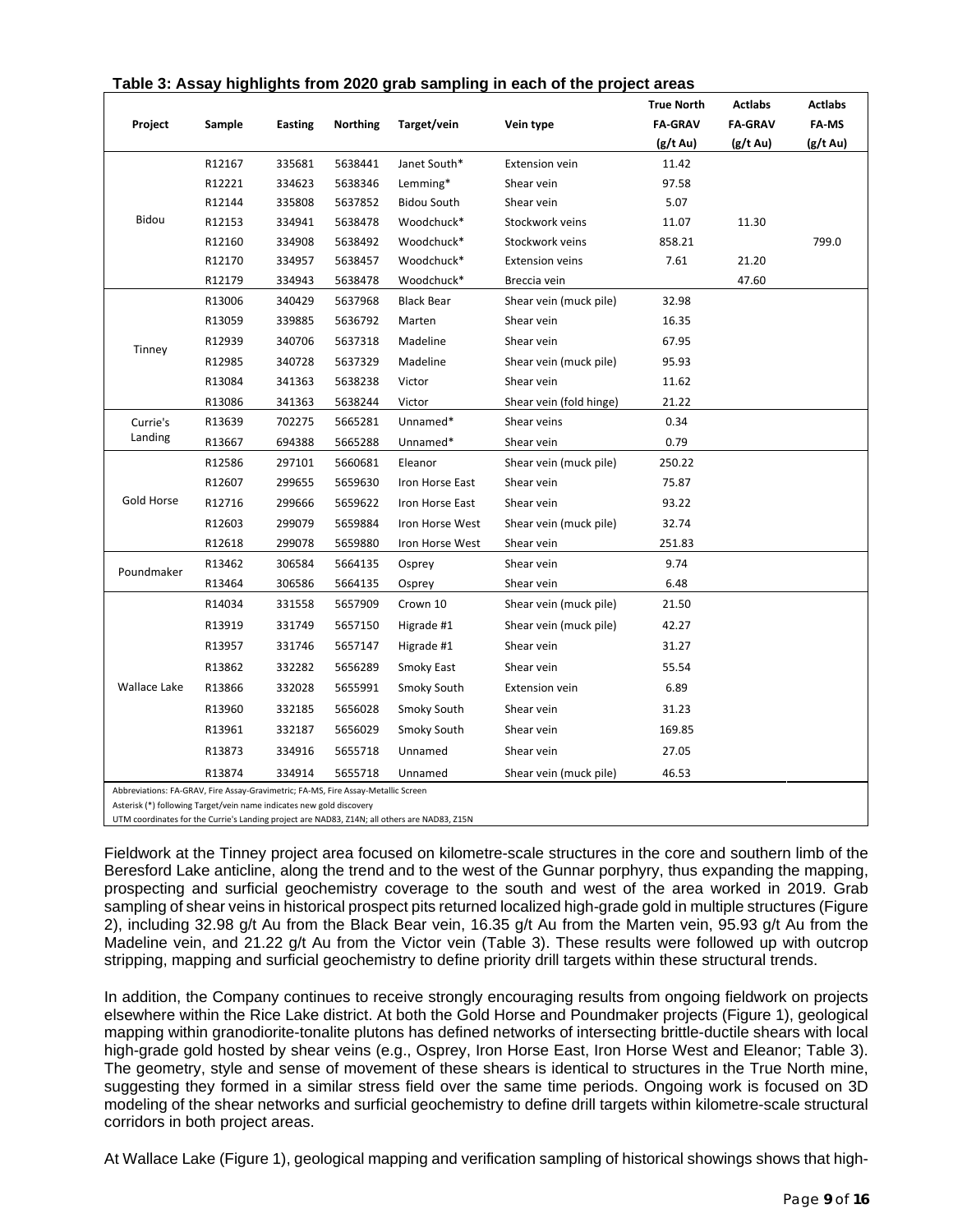grade gold occurrences are largely concentrated in the hinge and southern limb of a regional-scale fold (syncline) defined by a sequence of quartzite, iron formation, komatiite and iron-rich basalt that is equivalent in age to the prolific Balmer assemblage in the adjacent Red Lake gold camp. Reconnaissance mapping and prospecting has identified two areas for follow-up surficial geochemistry, completed during the 2020 field season, to begin advancing this project towards drill targeting.

The Currie's Landing project is a true greenfield exploration play in the Rice Lake belt, having seen negligible exploration for gold, in part due to limited outcrop in key areas. Reconnaissance mapping and prospecting in 2020 has identified anomalous gold in several locations separated by large swaths of no bedrock exposure, suggesting significant, historically overlooked potential. Areas of structural complexity indicated by aeromagnetic data within this project area will be targeted using surficial geochemistry and ground geophysics, as appropriate, to evaluate potential.

At the Wanipigow East project (Figure 1), the IP geophysical survey completed in March 2020 over tightly folded iron formation within the Wanipigow Fault was successful in defining a large IP chargeability anomaly, and was followed-up during the 2020 field season with detailed ground magnetic and VLF-EM surveys. This work has identified coincident zones of chargeability, conductivity and potential magnetic depletion, representing compelling exploration targets for 'iron formation-hosted' gold deposits that have not previously been tested by drilling. In conjunction with surficial geochemistry acquired late in the 2020 field season, this data will be utilized to define drill targets within this large-scale structure.

#### *2020-2021 Phase II exploration drill program*

Based on the results of the Phase I exploration drilling program, the Company anticipates follow-up drilling on six of the seven targets tested in the Bidou and Tinney project areas, focusing on delineating auriferous structures along strike and to depth, as well as down the interpreted plunge of mineralization. The Phase II exploration drilling program, which commenced on November 1, 2020, will include 10,000 metres of follow-up drilling in the Tinney and Bidou project areas, and 8,000 metres to test new targets in the Tinney and Bidou project areas, as well the Poundmaker, Horseshoe and Wanipigow East project areas.

#### **Timmins properties**

The Company holds two highly prospective 100% owned properties in the Timmins-Porcupine Gold Camp of the Abitibi greenstone belt. The properties are located within a 30 kilometre radius of the city of Timmins, Ontario, in the prolific district of the same name – one of the richest goldfields in the world with over 70 million ounces of past gold production from deposits arranged along the crustal-scale Porcupine-Destor Fault.

The Tully property, 458 hectares in area, is located 25 kilometres northeast of Timmins and has areas of mineralization that have been the focus of several drilling campaigns since its discovery in 1969. The mineralization at Tully appears to be located along a major splay of the Porcupine-Destor Fault, referred to as the Pipestone Fault, and is located 2 kilometres southwest of the Bradshaw Gold Project of Gowest Gold Ltd., currently being evaluated for development. The Company is currently evaluating options to advance this project.

The Denton-Keefer property, located 30 kilometres southwest of Timmins, is immediately adjacent to paved highway 101. The property (2,106 hectares in area) covers a 6.5-kilometre-long section of the Abitibi greenstone belt, including a portion of the Porcupine-Destor Fault. It is thus situated in a highly-prospective setting, geologically similar to those hosting supergiant gold deposits in the Timmins-Porcupine Gold Camp, and is strategically positioned between Pan American Silver's Timmins West mine and GFG Resources' Pen Gold exploration project. In early 2020, the Company initiated a comprehensive compilation of available data for both properties in order to guide corporate strategy and future exploration.

In part due to the COVID-19 pandemic, the Company does not anticipate initiating exploration activities on either of its properties in the Timmins district in 2020 and has applied for an Exclusion of Time for assessment work under Ontario's relief plan relating to COVID-19; however, compilations are continuing for both properties in order to guide the design and implementation of future exploration programs.

#### **Apex property**

The 100% owned Apex exploration property is located 15 kilometres southeast of the town of Snow Lake (570 kilometres north of Winnipeg) in north-central Manitoba and consists of 5 mining claims, totaling 752 hectares. The Apex property is situated in the Paleoproterozoic Flin Flon greenstone belt, one of the most prolific mining districts in the world, with world-class gold-rich volcanogenic massive sulphide (VMS) and orogenic gold deposits. The Apex property contains two significant gold occurrences spatially associated with the contact between the Burntwood assemblage and the Rex Lake pluton, with most of the mineralization discovered to date hosted within or adjacent to the outer margin of the pluton. Two distinct styles of mineralization are apparent. In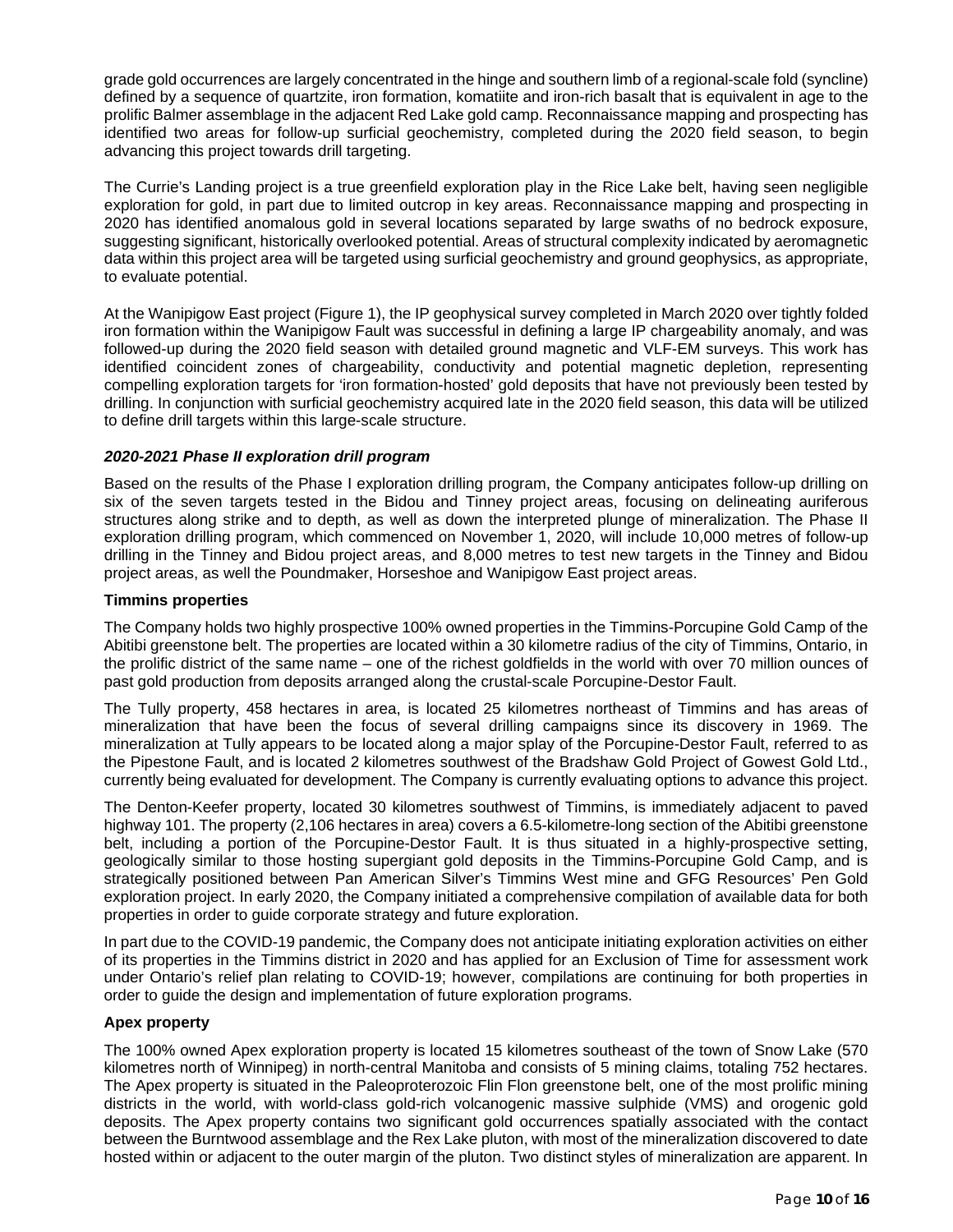2019, the Company completed a small program of geological mapping, prospecting and surficial geochemical surveys (humus and black spruce bark), focused on historical showings on the Apex Property. The Company also completed an inversion of very high-resolution aeromagnetic data acquired by a previous operator, which provides important new information on the geology and structure of the property to depth. Reconnaissance grab samples yielded a number of high-grade gold assays, demonstrating that there is considerable potential for highgrade gold mineralization on the property, comparable to the adjacent Laguna property to the immediate south, on the opposite side of the Crowduck Bay Fault. The Laguna property includes the historic Rex-Laguna gold mine, which produced 60,000 ounces of gold between 1936 and 1940, with an average grade of 16.7 g/t Au, making it the highest-grade gold mine in Manitoba.

#### **REVIEW OF FINANCIAL RESULTS**

During the nine months ended September 30, 2020, the Company generated a loss of \$5.9 million compared to a loss of \$6.7 million for 2019, primarily due to a \$2.5 million decrease in production costs as a result of shutting down the underground care and maintenance in October 2019 as well as the six week delay in recommencing the 2020 tailings operations. This was offset by a \$1.5 million decrease in gold sales, as delayed startup resulted in 697 fewer ounces shipped during the period compared with 2019, with a corresponding 1,391 decrease in total gold ounces sold (in 2019 gold sales also includes 470 ounces sold from cleanup).

## **Revenue**

During the nine months ended September 30, 2020, the Company sold 2,035 ounces for total proceeds of \$5.2 million, as well as received net proceeds of \$0.3 million from 194 gold ounces recovered from mill cleanup completed in early March. During the same period in 2019, the Company sold 3,096 gold ounces from production and an additional 470 ounces recovered from the Q1 2019 mill clean-out, for total proceeds of \$7.0 million. As a result of the delayed tailings re-processing startup, the first shipment of gold in 2020 occurred in July versus June in 2019.

#### **Cost of sales**

Cost of sales includes the periods where the mill is on seasonal care and maintenance and, in prior years, the cost of maintaining the underground mine complex. For the nine months ended September 30, 2020 the Company incurred \$8.0 million in operating costs, including \$1.9 million of depreciation and depletion, compared with \$11.3 million during the nine months ended September 30, 2019, including \$2.6 million of depreciation and depletion. The decrease primarily arises from the cessation of ongoing care and maintenance activities for the underground mine on October 5, 2019, reducing costs by \$1.2 million for the nine months ended September 30, 2020 from the same period in 2019. The remaining reduction in costs arises from the delayed startup of tailings re-processing operations, resulting in a \$0.3 million reduction in direct tailings reprocessing costs, and lower utility, fuel and propane costs at site (\$0.7 million) as a result of lower utility rates, fuel usage, and heating requirements. The Company also received \$0.3 million from the Canadian Emergency Wage Subsidy program for the months of March and April, offsetting operating payroll costs during the nine months ended September 30, 2020.

The decrease in depreciation and depletion is a result of equipment dispositions in 2019, reducing the average capital asset balance in the nine months ended September 30, 2020 compared with the nine months ended September 30, 2019.

#### **General and administrative costs**

General and administrative costs remained consistent at \$1.4 million and \$1.3 million respectively for the nine months ended September 30, 2020 and 2019.

#### **Other expense**

#### *Flow through premium recovery*

The Company recognized a flow-through premium recovery of \$0.7 million during the nine months ended September 30, 2020 from the qualifying Canadian exploration expenses incurred related to the March 5, 2019 private placement and \$0.1 million related to the July 14, 2020 private placement (the nine months ended September 30, 2019 - \$0.1 million related to the September 19, 2018 and \$0.4 million related to the March 5, 2019 private placements).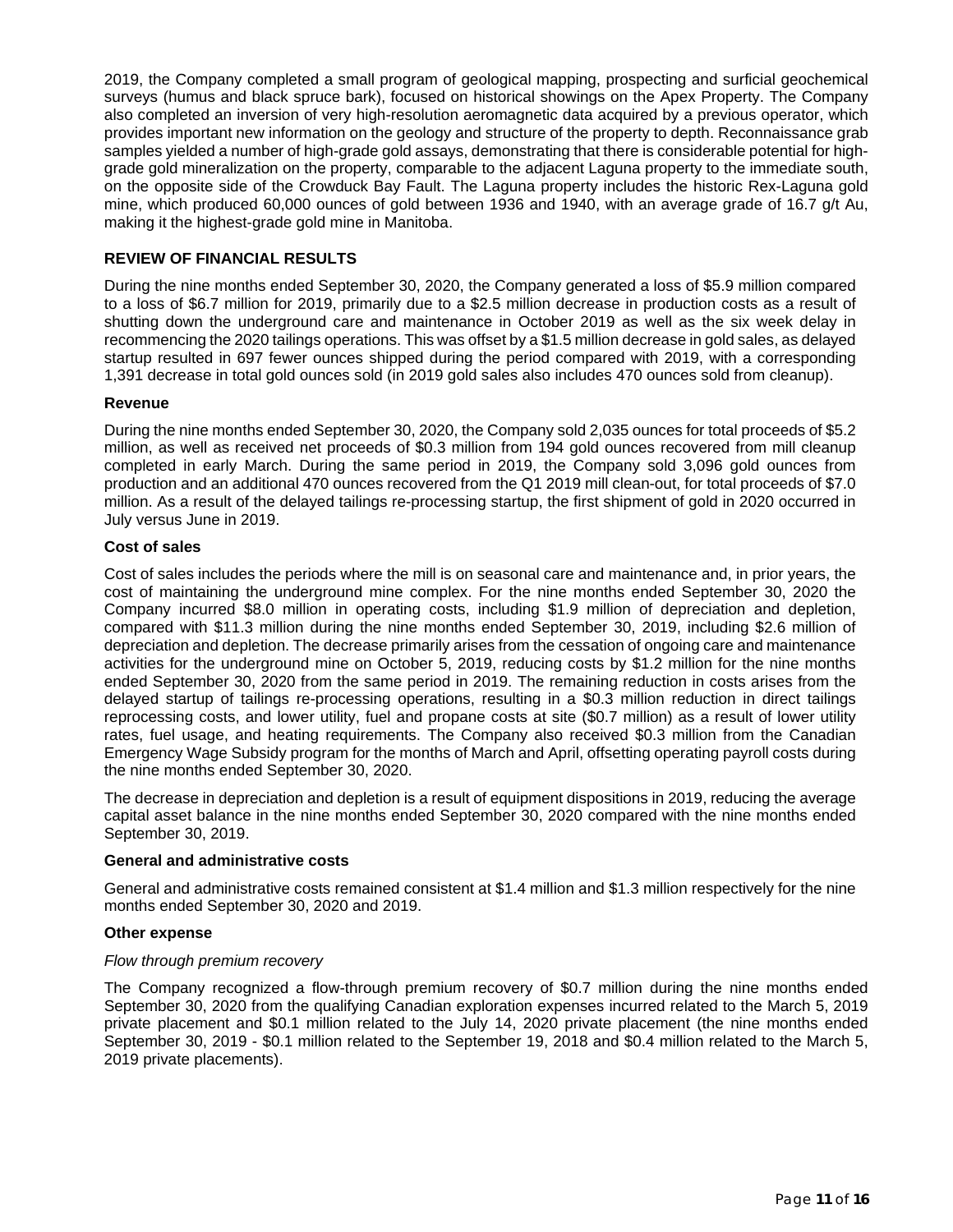## **QUARTERLY RESULTS**

The following selected financial information is a summary of the eight most recently completed quarters up to September 30, 2020.

| <b>Quarter Ended</b><br>(\$ amounts in '000's) | Sep 30,<br>2020 | Jun 30,<br>2020 | Mar 31.<br>2020 | Dec 31.<br>2019 | <b>Sept 30.</b><br>2019 | <b>Jun 30.</b><br>2019 | Mar 31.<br>2019 | Dec 31.<br>2018 |
|------------------------------------------------|-----------------|-----------------|-----------------|-----------------|-------------------------|------------------------|-----------------|-----------------|
| Gold sold (ounces)                             | 2.035           | -               |                 | 2.711           | 3.133                   | 370                    | 63              | 3,580           |
| Revenues                                       | 5.219           | 272             | —               | 5.320           | 6.181                   | 669                    | 110             | \$5,774         |
| Comprehensive Income (Loss)                    | \$<br>526       | (2,532)         | (3,880)         | $1,180$   \$    | .230                    | (3,858)                | $(4,027)$ \$    | (5, 475)        |

During 2018 the Company operated as a subsidiary of Klondex until July 20, 2018 when, pursuant to the terms the Arrangement Agreement, 1911 Gold shares were distributed to existing Klondex shareholders and the Company commenced operating on a standalone basis. During Q3-2018 and Q4-2018, the Company continued to re-process tailings, milling a total of 137,556 tonnes with an average grade of 0.9 g/t at a 73% recovery rate, producing 3,166 ounces of gold for the period. On December 13, 2018, the Company suspended the operations due to the onset of winter, completing the Company's planned 2018 operating season. The Company also recorded a \$9.7 million write down on underground mine development costs during this period, based on the assessment that previous mine plans were no longer economic.

The seasonal shutdown extended from December 2018 through the first quarter of 2019, during which time the Company carried out required maintenance and a full clean-out of the mill facilities. The Company received total proceeds of \$0.9 million in Q3 2019 from the 470 ounces recovered from the mill cleanup. Tailings operations recommenced on April 26 and were shut down early on October 1, 2019 due to the heavy rain and early onset of winter conditions. During the five months of operations True North processed 222,134 tons containing 6,081 ounces of gold.

During the first four months of 2020, the Company continued to operate on care and maintenance, completing annual maintenance on the mill facility and surface equipment. This included the cleanup and recovery of residual gold ounces in areas that had not been covered in the 2019 cleanup, providing net proceeds of \$0.3 million from the recovery of 194 ounces of gold. On March 20, 2020, in response to the increasing risk of outbreak of Sars-CoV-2, the Company reduced on site personnel to minimum care and maintenance levels and initiated a work from home policy for all corporate and exploration personnel. A phased return to site was implemented in May, based on the significant reduction in COVID-19 cases within Manitoba, and the 2020 tailings re-processing season commenced operations on May 21, 2020 once all Manitoba based personnel returned to site. During the period from startup through September 30, 2020 the operations processed 172,696 tonnes containing 5,902 ounces of gold.

# **LIQUIDITY AND CAPITAL RESOURCES**

| $$$ amounts in '000's)           | September 30<br>2020 | December 31<br>2019 |
|----------------------------------|----------------------|---------------------|
| Cash                             | \$<br>8,955          | \$<br>9,630         |
| Total current assets             | 12,036               | 11,478              |
| Total assets                     | 46,939               | 48,381              |
| <b>Total current liabilities</b> | 2,572                | 2,192               |
| <b>Total liabilities</b>         | 5,337                | 4,822               |
| Total equity                     | 41,602               | 43,559              |

The Company is currently focused on maximizing cashflow by re-processing tailings to support the ongoing maintenance costs of True North as well as exploration activities in the region. Tailings re-processing operations are seasonal, running primarily from April to November, with startup in 2020 delayed an additional six weeks as the Company reduced onsite personnel to minimize the risk of a Sars-CoV-2 outbreak. During the shutdown period (142 days), the Company carried out annual maintenance in preparation for the 2020 operating season as well as performed enhanced sanitation on all living and working areas at the site. Additional personnel have been added as well to permanently maintain these increased sanitation levels during the operating period. As a result of the delayed startup of tailings operations, the first shipment of gold from site occurred in July, compared with June in 2019. The Company also completed the 2019/2020 Phase 1 Exploration Drilling Program during Q1 2020 and commenced the field exploration program in May 2020, spending the remaining \$2.0 million in cash raised from the 2019 flow-through financing as well as an additional \$0.6 million of the funds raised in the July 2020 flow-through financing.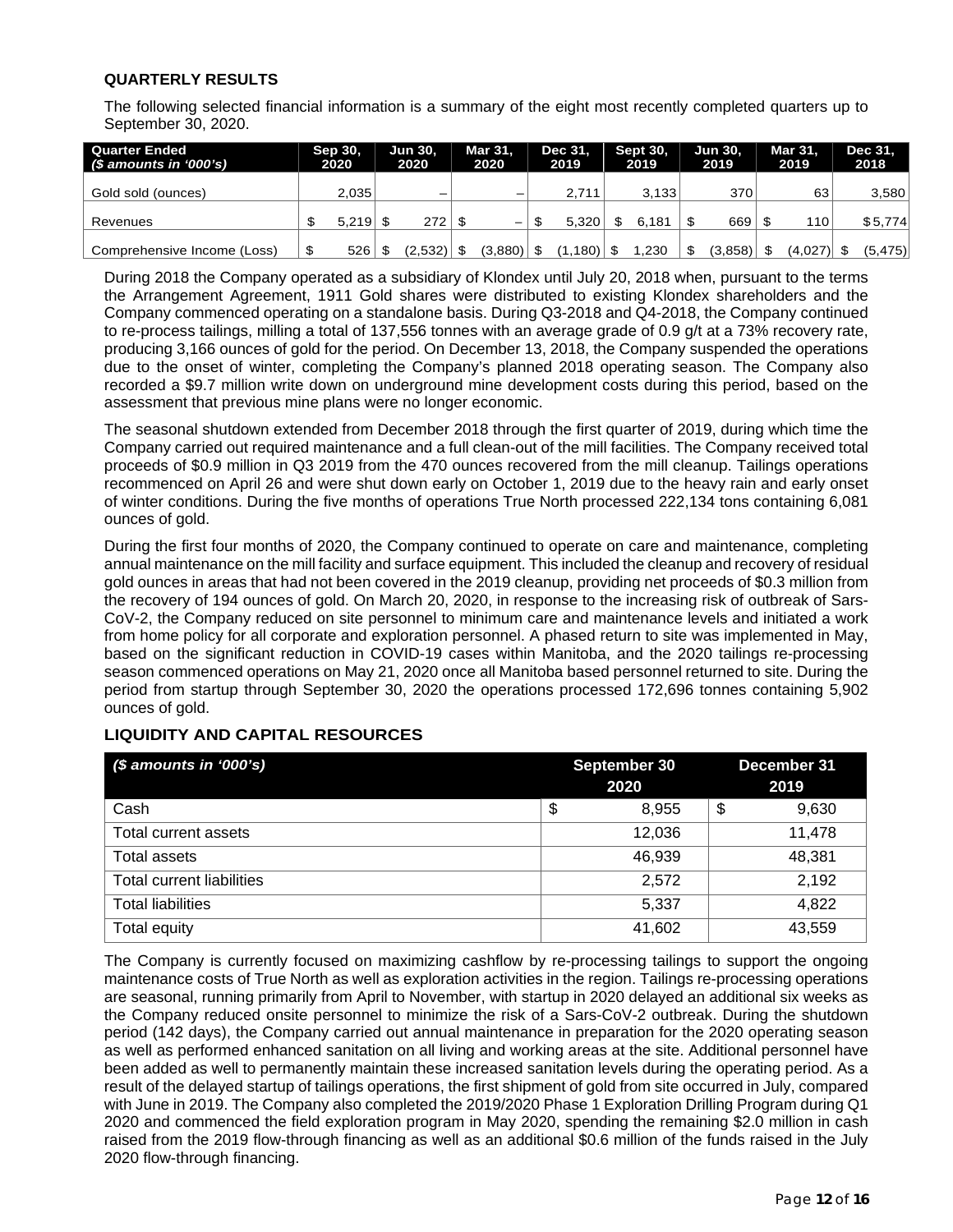Material increases or decreases in the Company's liquidity and capital resources will be substantially determined by the success or failure of the Company's tailings operations, exploration, future development programs, the ability to obtain equity or other sources of financing, and the price of gold. To date, exploration on the Company's mineral claims in the Rice Lake district has been funded primarily from funds raised in financing activities. This exploration activity is expected to identify additional resources to provide future sources of ore feed for the True North milling facility.

As at September 30, 2020, the Company had cash and cash equivalents of \$9.0 million (December 31, 2019 – \$9.6 million) and working capital of \$9.5 million (December 31, 2019 – \$9.3 million). During the nine months ended September 30, 2020, the Company lost \$4.5 million (2019 - \$2.1 million) from operating, exploration, and investing activities, excluding working capital changes.

On July 14, 2020, the Company completed a private placement by issuing 8,200,000 flow-through common shares for gross proceeds of \$5.2 million. The Flow-Through Shares were issued in two tranches with tranche one consisting of 4,275,000 Flow-Through Shares (the "Premium FT Shares") issued to purchasers resident in Manitoba at a price of \$0.75 per Premium FT Share for aggregate gross proceeds of \$3.2 million and tranche two consisting of 3,925,000 Flow-Through Shares (the "National FT Shares") issued to purchasers resident outside of Manitoba at a price of \$0.51 per National FT Share for aggregate gross proceeds of \$2.0 million.

Management considers the Company's liquidity position at September 30, 2020, comprised of cash and cash equivalents, together with cash flows from operations, enough to support the Company's normal operating requirements, exploration plans, and capital commitments on an ongoing basis.

#### *Outstanding Share Data*

| Authorized: an<br>unlimited number of<br>common shares without<br>par value | <b>Common shares Stock Options</b><br>issued and<br>outstanding |           | <b>Restricted</b><br><b>Share Units</b> | Warrants  |
|-----------------------------------------------------------------------------|-----------------------------------------------------------------|-----------|-----------------------------------------|-----------|
| Outstanding as at<br>November 25, 2020                                      | 46,395,730                                                      | 3,988,334 | 213.330                                 | 2,990,233 |

#### **FINANCIAL INSTRUMENTS**

The Company's activities potentially expose it to a variety of financial risks, including liquidity risk, interest rate risk, foreign exchange risk, and commodity price risk.

#### *Liquidity Risk*

Liquidity risk is the risk that the Company will not be able to meet its financial obligations when they become due. As at September 30, 2020, the Company had working capital (current assets less current liabilities) of \$9.5 million. Management believes that the Company has sufficient financial resources to meet its obligations as they come due.

#### *Interest Rate Risk*

Interest rate risk is the risk that the fair value of future cash flows of a financial instrument will fluctuate due to changes in market interest rates. The Company has cash balances, interest-bearing bank accounts and no interest-bearing debt.

#### *Foreign Exchange Risk*

The Company's Canadian entities have a Canadian dollar functional currency. Foreign exchange risk is the risk that future cash flows will fluctuate because of changes in foreign exchange rates. The Company's historical foreign currency gains and losses primarily relate to amounts on intercompany loan balances and US dollar transactions with vendors.

#### *Commodity Price Risk*

The Company is exposed to the risk of fluctuations in prevailing market commodity prices on the gold it produces. As of September 30, 2020, the Company had not entered into any agreements to mitigate its exposure to market price risk.

## **CONTRACTUAL OBLIGATIONS**

The following table provides our gross contractual obligations as of September 30, 2020 (in thousands):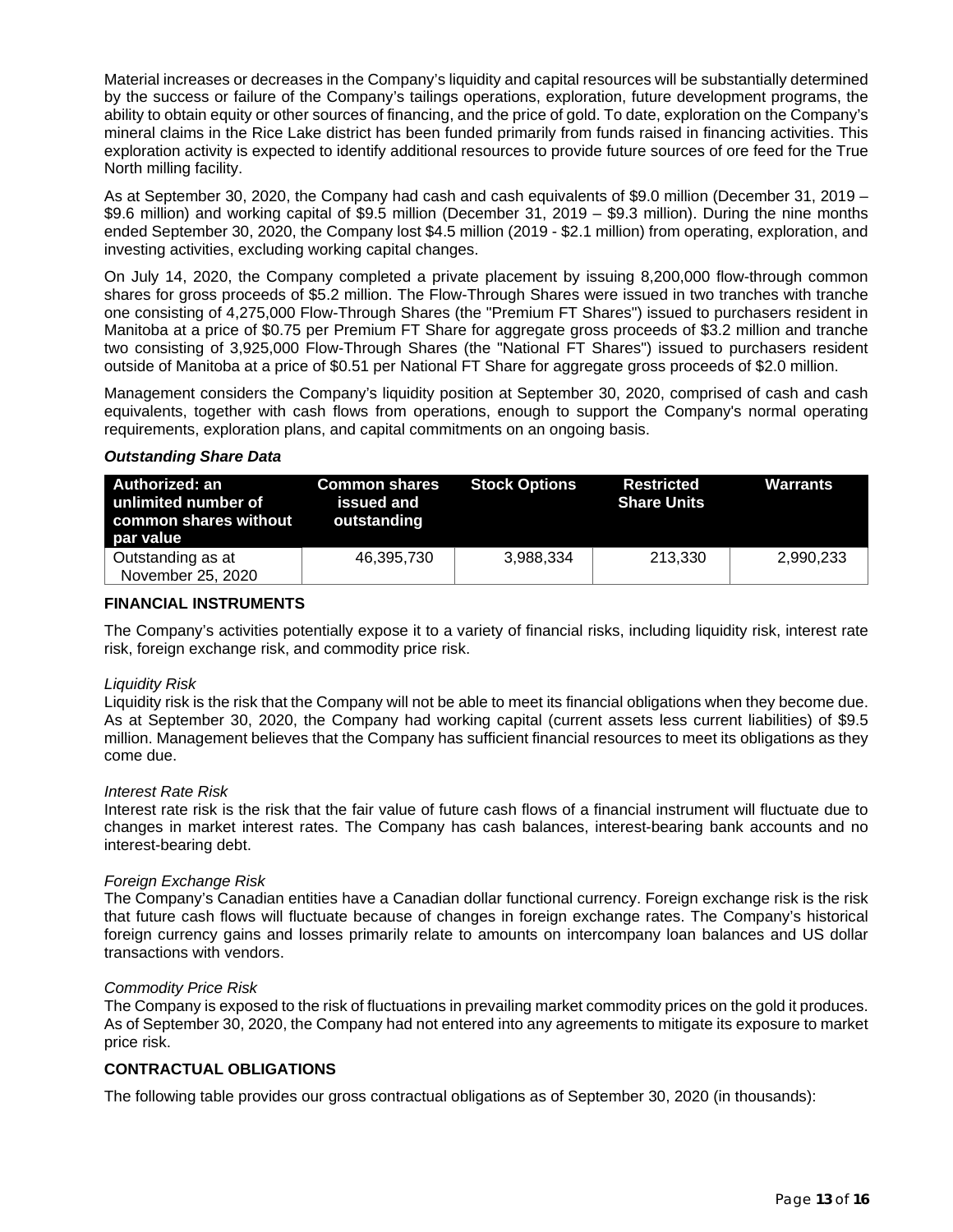|                               | Less than<br>1 vear | 1-3 years | 3-5 vears |    | More than<br>5 years | Total |
|-------------------------------|---------------------|-----------|-----------|----|----------------------|-------|
| <b>Reclamation obligation</b> |                     |           |           | мD | 9.824                | 9.824 |

The amounts shown above represent undiscounted amounts not reflective of inflation, see Note 9 *Reclamation obligation* for additional details.

# **OFF-BALANCE SHEET ARRANGEMENTS**

The Company has no off-balance sheet arrangements.

## **RELATED PARTY TRANSACTIONS**

The key management personnel include those persons having authority and responsibility for planning, directing, and controlling the activities of the Company as a whole. The Company has determined that key management personnel consist of executive and non-executive members of the Company's Board of Directors and corporate officers.

During the three and nine months ended September 30, 2020 and 2019, the Company incurred the following charges by directors and officers of the Company and by companies controlled by directors and officers of the Company. All fees have been reported as general and administrative expenses, with the exception of \$142 of salaries and wages that was included in exploration expense (2019 - \$nil).

|                        | Three months ended September 30 |    | Nine months ended September 30 |    |      |    |      |  |
|------------------------|---------------------------------|----|--------------------------------|----|------|----|------|--|
| $$$ amounts in '000's) | 2020                            |    | 2019                           |    | 2020 |    | 2019 |  |
| Salaries and wages     | \$<br>163                       | \$ | 156                            | \$ | 672  | \$ | 460  |  |
| Professional fees      | 5                               |    | 2                              |    | 11   |    | 13   |  |
| Directors' fees        | 45                              |    | 45                             |    | 137  |    | 131  |  |
| Management fees        |                                 |    |                                |    |      |    | 13   |  |
| Share-based payments   | 24                              |    | 21                             |    | 80   |    | 183  |  |
| Total                  | \$<br>237                       | \$ | 224                            | \$ | 900  | S  | 800  |  |

# **OUTLOOK**

The Company will continue to take a systematic, multi-disciplinary approach to advance its exploration properties in Manitoba and Ontario. The methodology employed in 2019 proved to be highly successful in identifying viable drill targets and will continue to be modified and enhanced as more data becomes available. The presence of significant gold intercepts in 27 out of 28 drillholes completed during the Phase 1 exploration drilling program and the exceptionally high grade surface grab samples in 2020 (up to 858 g/t) not only supports the exploration model but also confirms the exploration potential of these areas.

Near-term, the focus will continue to be on the Company's Rice Lake exploration properties. The 2020 field exploration program completed in early September and significantly advanced the five projects worked during the 2019 program, as well as identifying new areas for follow up. These results have been integrated with the data from the Phase I drilling program, identifying a number of areas for follow up in the Company's Phase 2 drilling program which commenced on November 1, 2020. The Company plans to complete approximately 60 drillholes, totaling 18,000 metres of drilling, during the Phase 2 drilling program. Approximate 12,000 metres will test high-grade gold targets at the Tinney and Bidou projects, and an additional 6,000 metres will be allocated to first-pass drilling at the Horseshoe, Poundmaker and Wanipigow East projects.

The Company will continue to compile, process, and interpret information for its other exploration properties, focusing on the highly prospective Denton-Keefer and Tully properties located in west Timmins, Ontario, and on the Snow Lake (Apex) property in Manitoba.

The 2020 tailings re-processing operations commenced on May 20, 2020, after a six-week delay as the Company kept the operations at minimal personnel levels in order to mitigate against a possible outbreak of COVID-19 infection. This delay will reduce the overall expected tonnage for 2020, however the Company expects to process approximately 210,000 tonnes in 2020, at an average grade of 0.8 g/t, producing approximately 5,000 ounces for the year, comparable to 2019. In 2021 the Company plans to continue reprocessing tailings, although at a lower overall grade (approximately 0.7 g/t), and is evaluating options to continue this operation into 2022 and thereafter.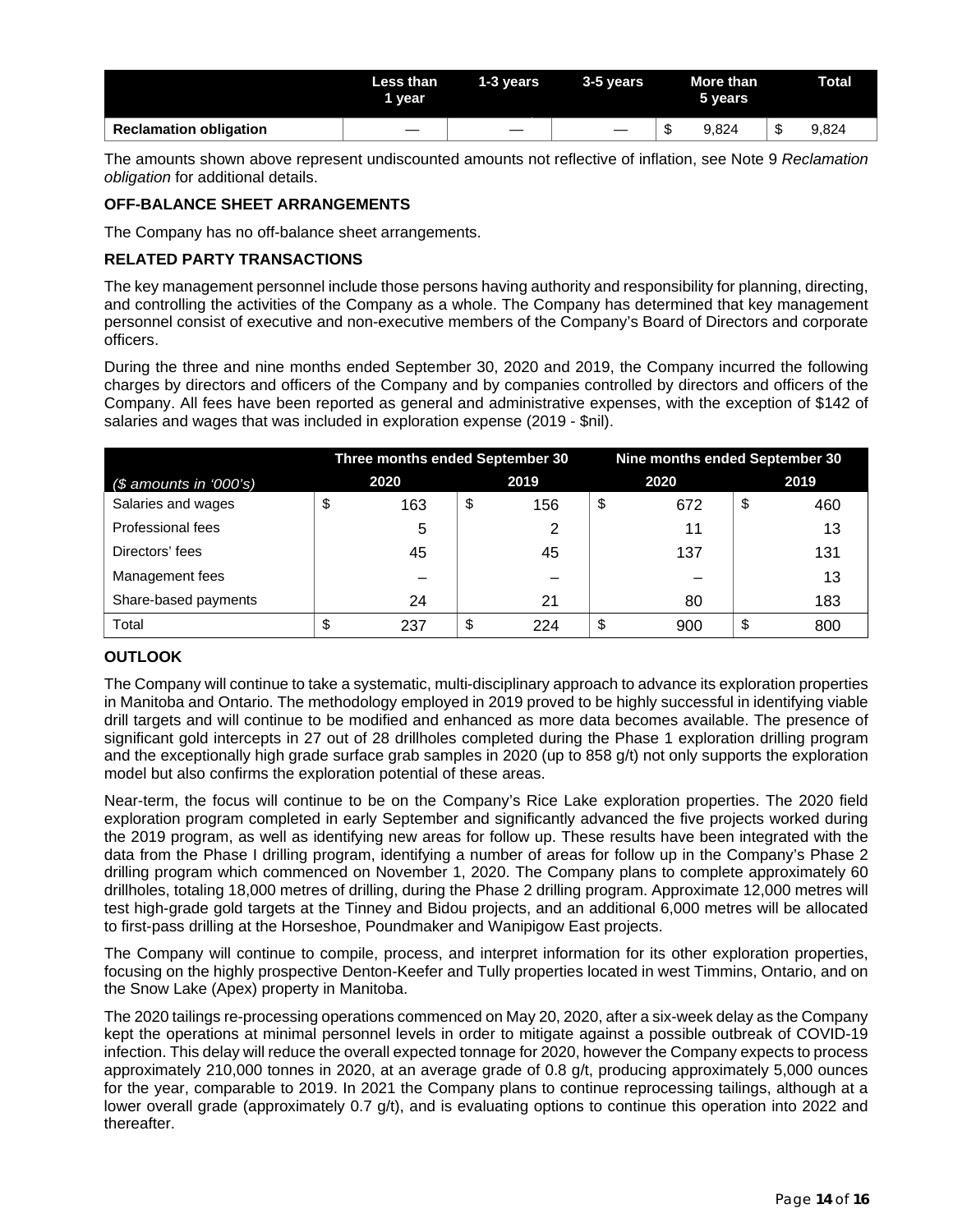#### **CRITICAL ACCOUNTING ESTIMATES**

The preparation of the Company's consolidated financial statements requires management to make estimates and assumptions. These estimates and assumptions affect the reported amounts of assets and liabilities; the disclosure of contingent assets and liabilities; as well as, the reported expenses during the reporting period. Such estimates and assumptions affect the determination of the carrying value and the recoverability of exploration and evaluation assets and the inputs used in calculating the fair value of share-based payment expense. Management re-evaluates its estimates and assumptions on an ongoing basis; however, due to the nature of estimates, actual amounts could differ from its estimates. The most critical accounting estimates upon which the Company depends are those requiring estimates of reserves and resources, future recoverability of assets, future costs for reclaiming areas of operations, and assumptions around future commodity prices.

## **DISCLOSURE CONTROLS AND PROCEDURES**

The Company's certifying officers are responsible for ensuring that processes are in place to provide them with sufficient knowledge to support the representations they are making in their certificates regarding the absence of misrepresentations and fair disclosure of financial information. Investors should be aware that inherent limitation on the ability of certifying officers of a venture issuer to design and implement on a cost-effective basis disclosure controls and procedures and as well as internal controls over financial reporting, as defined in National Instrument 52-109, may result in additional risks to the quality, reliability, transparency and timeliness of interim and annual filings and other reports provided under securities legislation.

## **RISKS AND UNCERTAINTIES**

In conducting its business, the Company faces a number of risks and uncertainties, many of which are beyond its ability to control or predict. Because of these risks and uncertainties, actual results may differ materially from those expressed or implied by forward-looking statements, and investors are cautioned not to place undue reliance on such statements, which speak only as of the date hereof.

Investors are urged to review the discussion of risk factors associated with the Company's business as set out in the Company's Management Discussion and Analysis for the year ended December 31, 2019 as well as in Note 15 of the Company's audited consolidated financial statements for the year ended December 31, 2019, as filed on the SEDAR website a[t www.sedar.com.](http://www.sedar.com/)

#### Additional risks include:

#### *SARS-CoV-2 (COVID-19) and Global Health Crisis*

The global outbreak of COVID-19 and efforts to contain it may have an impact on the Company's business. The Company continues to monitor the situation and the impact the virus may have on both the True North tailings operations as well as the exploration program on the Rice Lake properties. Should the virus spread, further restrictions be placed by provincial or federal health authorities, or should one of the Company's personnel become infected, the Company's operating and exploration activity may be impacted. Similarly, the Company's ability to obtain financing and the ability of the Company's vendors, suppliers, consultants and partners to meet obligations may be impacted as a result of COVID-19 and efforts to contain the virus.

# **NON-IFRS FINANCIAL PERFORMANCE MEASURES**

The Company has included additional financial performance measures in this MD&A, such as production cash costs and all-in sustaining costs. The Company reports production cash costs and all-in sustaining costs on a per gold ounce sold basis. In the gold mining industry, this is a common performance measure but does not have any standardized meaning. The Company believes that, in addition to conventional measures prepared in accordance with IFRS, certain investors use this information to evaluate the Company's performance and ability to generate cash flow. Accordingly, it is intended to provide additional information and should not be considered in isolation or as a substitute for measures of performance prepared in accordance with IFRS.

"Total cash costs per ounce" is calculated from operation's cash costs and dividing the sum by the number of gold ounces sold. Operations cash costs include mining, milling, smelter and other direct costs.

"All-in sustaining cash costs per ounce" includes total cash costs per ounce (as defined above) and adds the sum of G&A, share-based compensation, sustaining capital expenditures and certain exploration and evaluation costs, all divided by the number of ounces sold. As this measure seeks to reflect the full cost of gold production from current operations, new project capital is not included in the calculation of all-in sustaining costs per ounce. Additionally, certain other cash expenditures, including income tax payments and financing costs, should they apply, are not included.

The following tables provide reconciliation of total production costs per ounce as disclosed in this MD&A to the consolidated financial statements for the nine months ended September 30, 2020 and 2019: